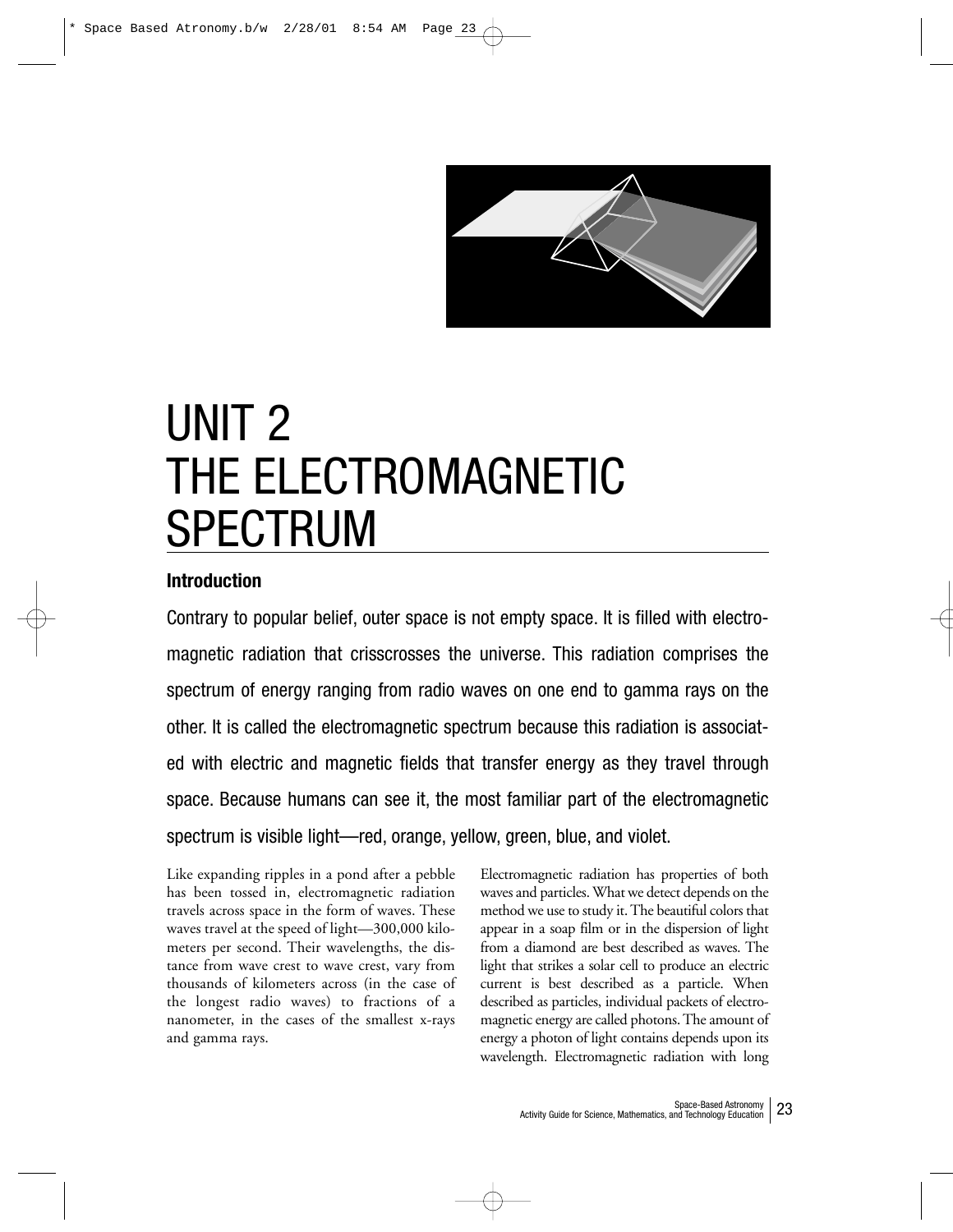

These two views of the constellation Orion dramatically illustrate the difference between what we are able to detect in visible light from Earth's surface and what is detectable in infrared light to a spacecraft in Earth orbit. Photo Credits: Akira Fujii—visible light image; Infrared Astronomical Satellite infrared image.

wavelengths contains little energy. Electro-magnetic radiation with short wavelengths contains a great amount of energy.

Scientists name the different regions of the electromagnetic spectrum according to their wavelengths. (See figure 1.) Radio waves have the longest wavelengths, ranging from a few centimeters from crest to crest to thousands of kilometers. Micro-waves range from a few centimeters to about 0.1 cm. Infrared radiation falls between 700 nanometers and 0.1 cm. (Nano means one billionth. Thus 700 nanometers is a distance equal to 700 billionths or  $7 \times 10^{-7}$  meter.) Visible light is a very narrow band of radiation ranging from 400 to 700 nanometers. For comparison, it would take 50 visible light waves arranged end to end to span the thickness of a sheet of household plastic wrap. Below visible light is the slightly broader band of ultraviolet light that lies between 10 and 300 nanometers. X-rays follow ultraviolet light and diminish into the hundred-billionth of a meter range. Gamma rays fall in the trillionth of a meter range.

The wavelengths of x-rays and gamma rays are so tiny that scientists use another unit, the electron volt, to describe them. This is the energy that an electron gains when it falls through a potential difference, or voltage, of one volt. It works out that one electron volt has a wavelength of about 0.0001 centimeters. X-rays range from 100 electron volts (100 eV) to thousands of electron volts. Gamma rays range from thousands of electron volts to billions of electron volts.

## **Using the Electromagnetic Spectrum**

All objects in space are very distant and difficult for humans to visit. Only the Moon has been visited so far. Instead of visiting stars and planets, astronomers collect electromagnetic radiation from them using a variety of tools. Radio dishes capture radio signals from space. Big telescopes on Earth gather visible and infrared light. Interplanetary spacecraft have traveled to all the planets in our solar system except Pluto and have landed on two. No spacecraft has ever brought back planetary material for study. They send back all their information by radio waves.

Virtually everything astronomers have learned about the universe beyond Earth depends on the information contained in the electromagnetic radiation that has traveled to Earth. For example, when a star explodes as in a supernova, it emits energy in all wavelengths of the electromagnetic spectrum. The most famous supernova is the stellar explosion that became visible in 1054 and produced the Crab Nebula. Electromagnetic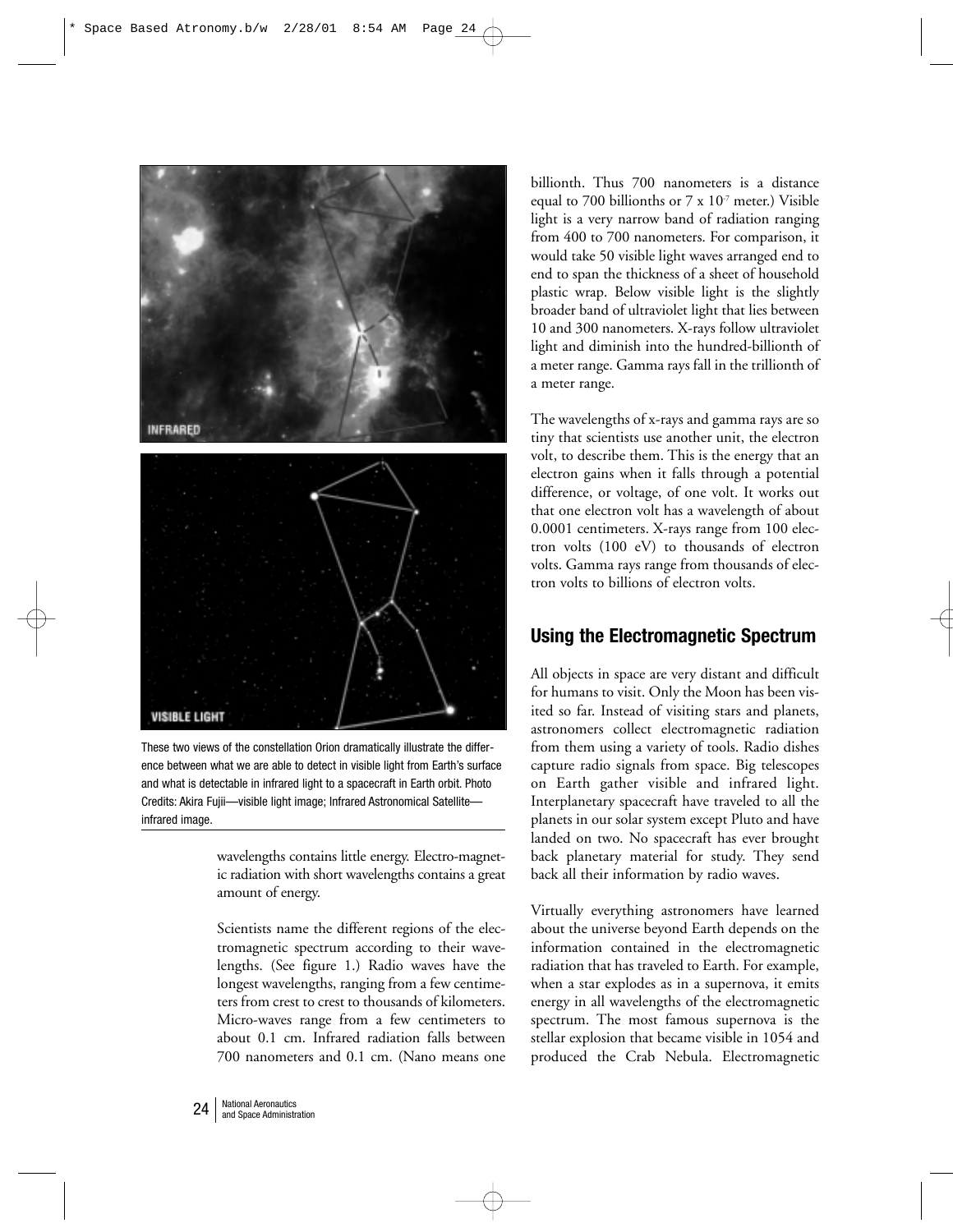

Figure 1: Electromagnetic Spectrum

radiation from radio to gamma rays has been detected from this object, and each section of the spectrum tells a different piece of the story.

For most of history, humans used only visible light to explore the skies. With basic tools and the human eye, we developed sophisticated methods of time keeping and calendars. Telescopes were invented in the 17th century. Astronomers then mapped the sky in greater detail––still with visible light. They learned about the temperature, constituents, distribution, and the motions of stars.

In the 20th century, scientists began to explore the other regions of the spectrum. Each region provided new evidence about the universe. Radio waves tell scientists about many things: the distribution of gases in our Milky Way Galaxy, the power in the great jets of material spewing from the centers of some other galaxies, and details about magnetic fields in space. The first radio astronomers unexpectedly found cool hydrogen gas distributed throughout the Milky Way. Hydrogen atoms are the building blocks for all matter. The remnant radiation from the Big Bang, the beginning of the universe, shows up in the microwave spectrum.

Infrared studies (also radio studies) tell us about molecules in space. For example, an infrared search reveals huge clouds of formaldehyde in space, each more than a million times more massive than the Sun. Some ultraviolet light comes from powerful galaxies very far away. Astronomers have yet to understand the highly energetic engines in the centers of these strange objects.

Ultraviolet light studies have mapped the hot gas near our Sun (within about 50 light years). The high energy end of the spectrum—x-rays and gamma rays—provide scientists with information about processes they cannot reproduce here on Earth because they lack the required power. Nuclear physicists use strange stars and galaxies as a laboratory. These objects are pulsars, neutron stars, black holes, and active galaxies. Their study helps scientists better understand the behavior of matter at extremely high densities and temperatures in the presence of intense electric and magnetic fields.

Each region of the electromagnetic spectrum provides a piece of the puzzle. Using more than one region of the electromagnetic spectrum at a time gives scientists a more complete picture. For example, relatively cool objects, such as star-forming clouds of gas and dust, show up best in the radio and infrared spectral region. Hotter objects, such as stars, emit most of their energy at visible and ultraviolet wavelengths. The most energetic objects, such as supernova explosions, radiate intensely in the x-ray and gamma ray regions.

There are two main techniques for analyzing starlight. One is called spectroscopy and the other photometry. Spectroscopy spreads out the different wavelengths of light into a spectrum for study. Photometry measures the quantity of light in specific wavelengths or by combining all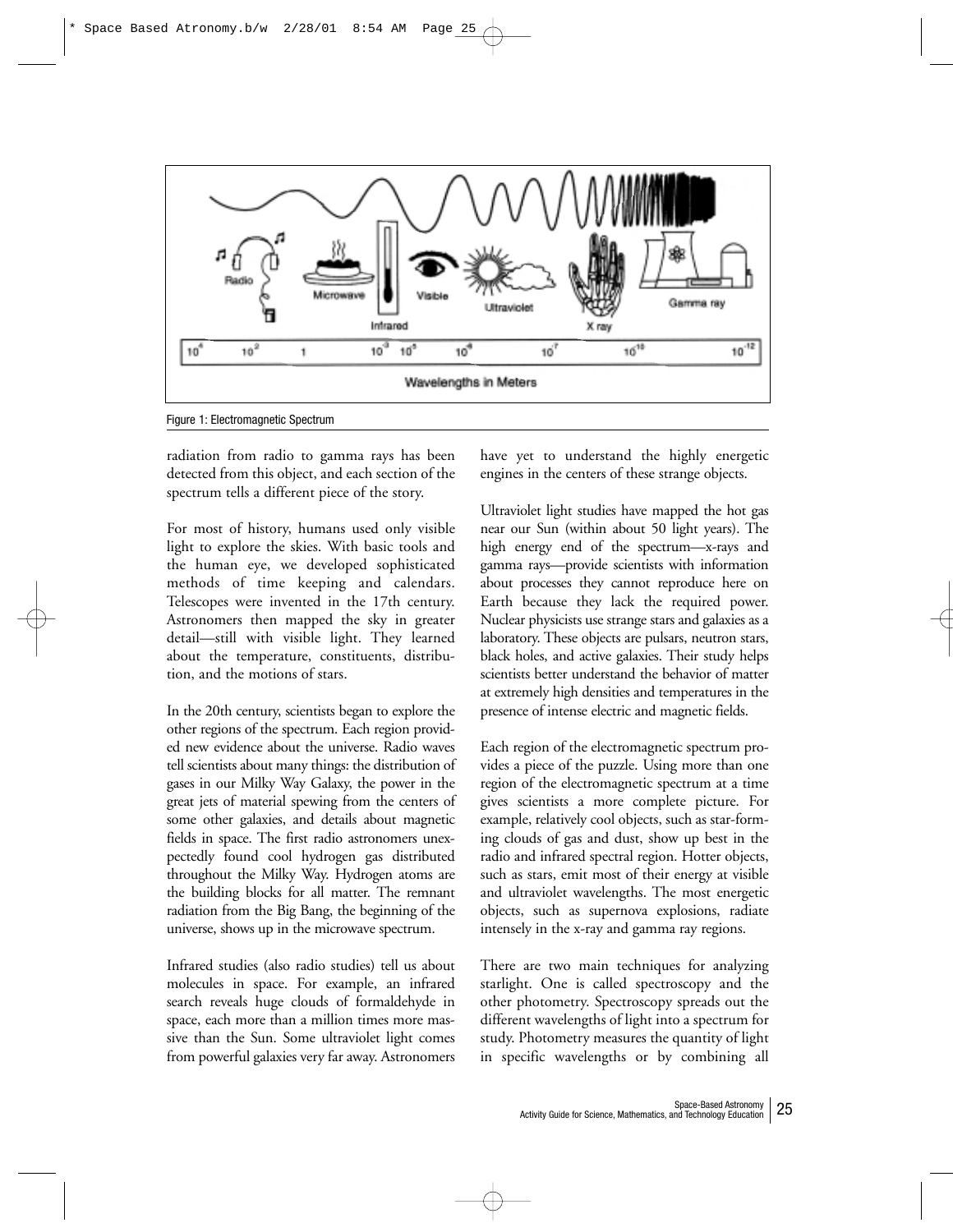

Figure 2: Transparency of Earth's Atmosphere

wavelengths. Astronomers use many filters in their work. Filters help astronomers analyze particular components of the spectrum. For example, a red filter blocks out all visible light wavelengths except those that fall around 600 nanometers (it lets through red light).

Unfortunately for astronomical research, Earth's atmosphere acts as a filter to block most wavelengths in the electromagnetic spectrum. (See Unit 1.) Only small portions of the spectrum actually reach the surface. (See figure 2.) More pieces of the puzzle are gathered by putting observatories at high altitudes (on mountain tops) where the air is thin and dry, and by flying instruments on planes and balloons. By far the best viewing location is outer space.

## **Unit Goals**

- To investigate the visible light spectrum.
- To demonstrate the relationship between energy and wavelength in the electromagnetic spectrum.

## **Teaching Strategy**

Because of the complex apparatus required to study some of the wavelengths of the electromagnetic spectrum and the danger of some of the radiation, only the visible light spectrum will be studied in the activities that follow. Several different methods for displaying the visible spectrum will be presented. Some of the demonstrations will involve sunlight, but a flood or spotlight may be substituted. For best results, these activities should be conducted in a room where there is good control of light.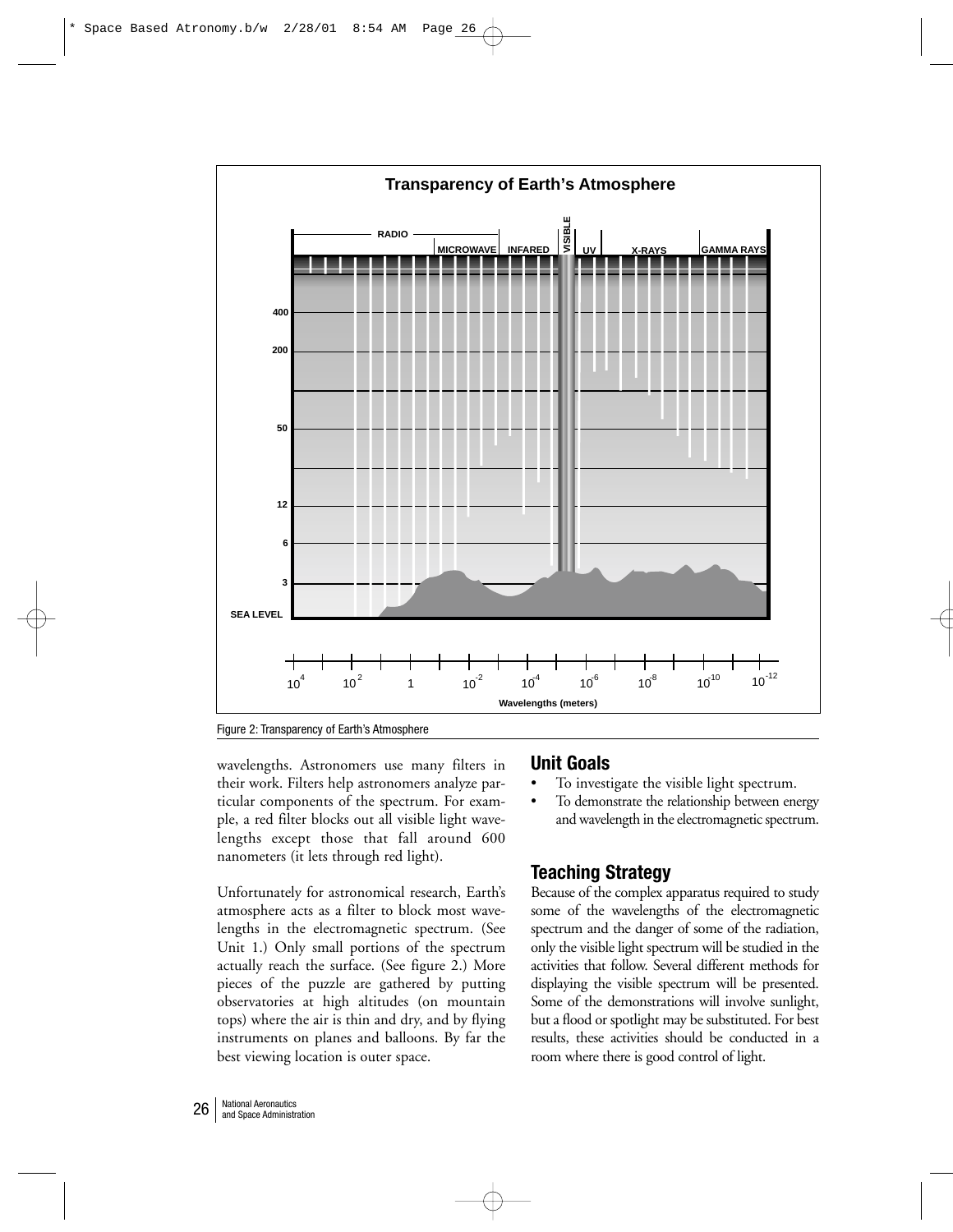## **ACTIVITY: Simple Spectroscope Description:**

A basic hand-held spectroscope is made from a diffraction grating and a paper tube.

## **Objective:**

To construct a simple spectroscope with a diffraction grating and use it to analyze the colors emitted by various light sources.

## **National Education Standards:**

**Mathematics** 

Measurement

Connections

Science

Systems, order, & organization Change, constancy, & measurement Abilities necessary to do scientific inquiry Abilities of technological design

Technology

Understand engineering design

## **Materials:**

Diffraction grating, 2-cm square (See management and tips section.) Paper tube (tube from toilet paper roll) Poster board square (5 by 10-cm) Masking tape Scissors Razor blade knife 2 single-edge razor blades Spectrum tubes and power supply (See management and tips section.) Pencil

## **Procedure:**

- 1. Using the pencil, trace around the end of the paper tube on the poster board. Make two circles and cut them out. The circles should be just larger than the tube's opening.
- 2. Cut a 2-centimeter square hole in the center of one circle. Tape the diffraction grating square over the hole. If students are making their own spectroscopes, it may be better if an adult cuts the squares and the slot in step 4 below.
- 3. Tape the circle with the grating inward to one end of the tube.
- 4. Make a slot cutter tool by taping two single-edge razor blades together with a piece



of poster board between. Use the tool to make parallel cuts about 2 centimeters long across the middle of the second circle. Use the razor blade knife to cut across the ends of the cuts to form a narrow slot across the middle of the circle.

5. Place the circle with the slot against the other end of the tube. While holding it in place, observe a light source such as a fluorescent tube. Be sure to look through the grating end of the spectroscope. The spectrum will appear off to the side from the slot. Rotate the circle with the slot until the spectrum is as wide as possible. Tape the circle to the end of the tube in this position. The spectroscope is complete.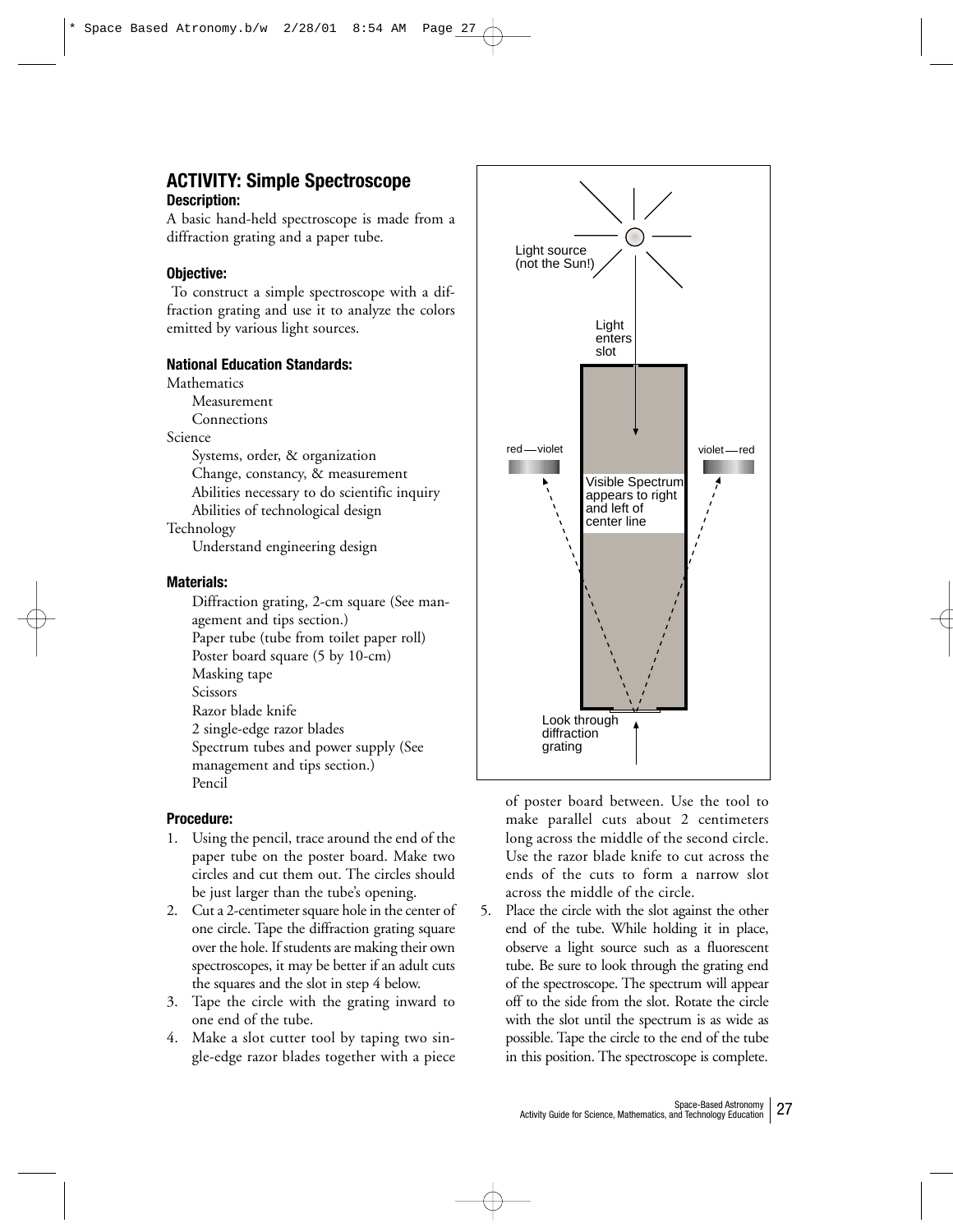

6. Examine various light sources with the spectroscope. If possible, examine nighttime street lighting. Use particular caution when examining sunlight. Do not look directly into the Sun.

## **Background:**

Simple spectroscopes, like the one described here, are easy to make and offer users a quick look at the color components of visible light. Different light sources (incandescent, fluorescent, etc.) may look the same to the naked eye but will appear differently in the spectroscope. The colors are arranged in the same order but some may be missing and their intensity will vary. The appearance of the spectrum displayed is distinctive and can tell the observer what the light source is.

### **Management and Tips:**

The analytical spectroscope activity that follows adds a measurement scale to the spectroscope design. The scale enables the user to actually measure the colors displayed. As will be described in greater detail in that activity, the specific location of the colors are like fingerprints when it comes to identifying the composition of the light source. Refer to the background and management tips section for the Analytical Spectroscope activity for information on how diffraction gratings produce spectra.



Spectroscopes can be made with glass prisms but prisms are heavy. Diffraction grating spectroscopes can do the same job but are much lighter. A diffraction grating can spread out the spectrum more than a prism can. This ability is called dispersion. Because gratings are smaller and lighter, they are well suited for spacecraft where size and weight are important considerations. Most research telescopes have some kind of grating *spectrograph* attached. Spectrographs are spectroscopes that provide a record, photographic or digital, of the spectrum observed.

Many school science supply houses sell diffraction grating material in sheets or rolls. One sheet is usually enough for every student in a class to have a piece of grating to build his or her own spectroscope. Holographic diffraction gratings work best for this activity. Refer to the note on the source for holographic grating in the next activity. A variety of light sources can be used for this activity, including fluorescent and incandescent lights and spectra tubes with power supplies. Spectra tubes and the power supplies are available from school science supply catalogs. It may be possible to borrow tubes and supplies from another school if your school does not have them. The advantage of spectrum tubes is that they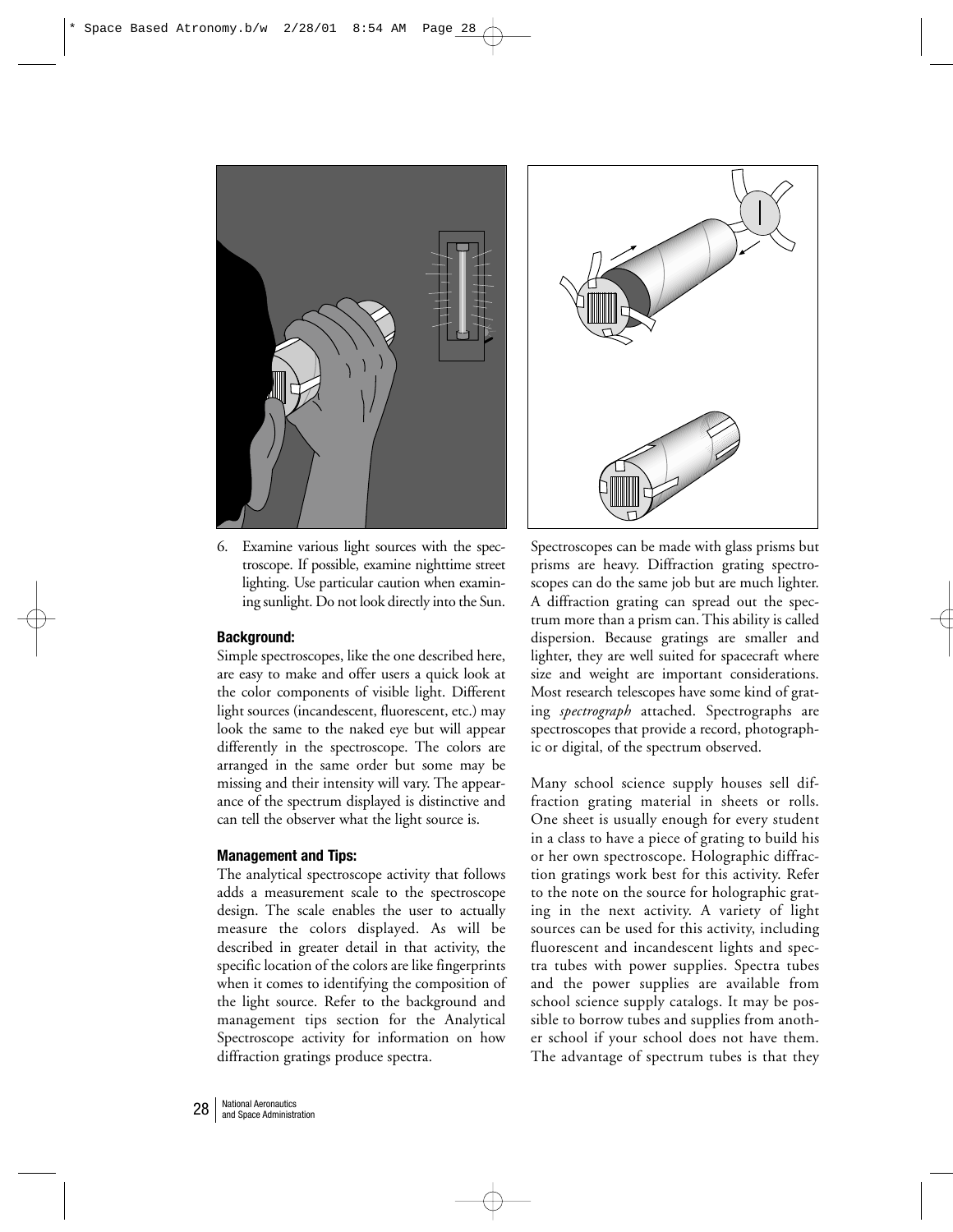provide spectra from different gases such as hydrogen and helium. When using the spectroscope to observe sunlight, students should look at reflected sunlight such as light bouncing off clouds or light colored concrete. Other light sources include streetlights (mercury, low-pressure sodium, and high-pressure sodium), neon signs, and candle flames.

#### **Assessment:**

Compare student drawn spectra from different light sources.

## **Extensions:**

- How do astronomers measure the spectra of objects in space? What do those spectra tell us about these objects?
- Investigate other applications for the electromagnetic spectrum.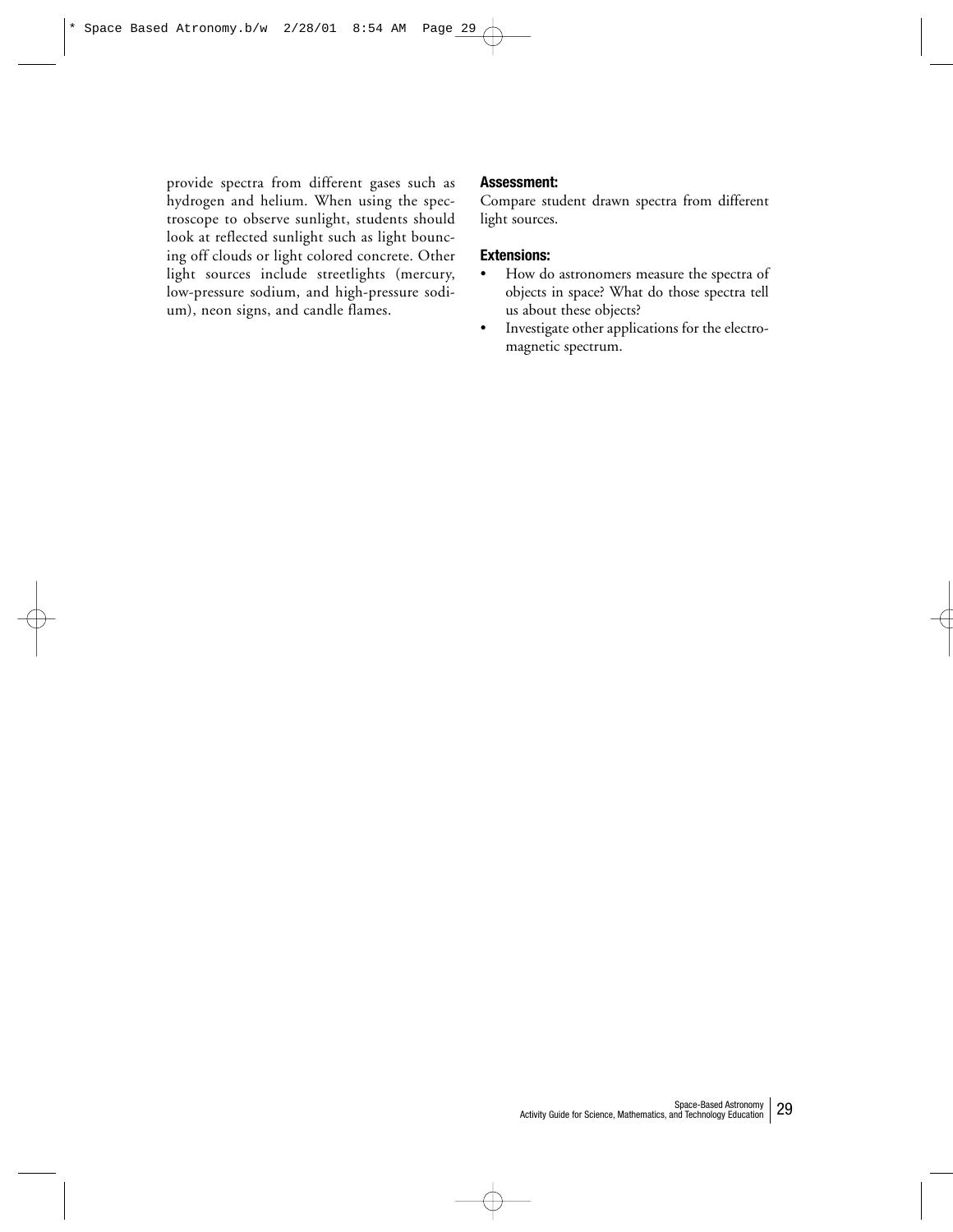## **Student Sheet - Simple Spectroscope**

Name:

Use your spectroscope to analyze the colors of light given off by diferent sources. Reproduce the spectra you observe with crayons or colored markers in the spaces below. Identify the light sources. (**When using the Sun as a light source, do not look at it directly with your spectroscope. You can harm your eye. Instead, look at sunlight reflected from a white cloud or a sheet of white paper.**)

Light Source: \_\_\_\_\_\_\_\_\_\_\_\_\_\_\_\_\_\_\_\_\_\_

Light Source: \_\_\_\_\_\_\_\_\_\_\_\_\_\_\_\_\_\_\_\_\_\_

Light Source \_\_\_\_\_\_\_\_\_\_\_\_\_\_\_\_\_\_\_\_\_\_\_

- 1. Describe how the spectra of the three light sources you studied differed from each other. How were they similiar?
- 2. Would you be able to identify the light sources if you only saw their visible spectra?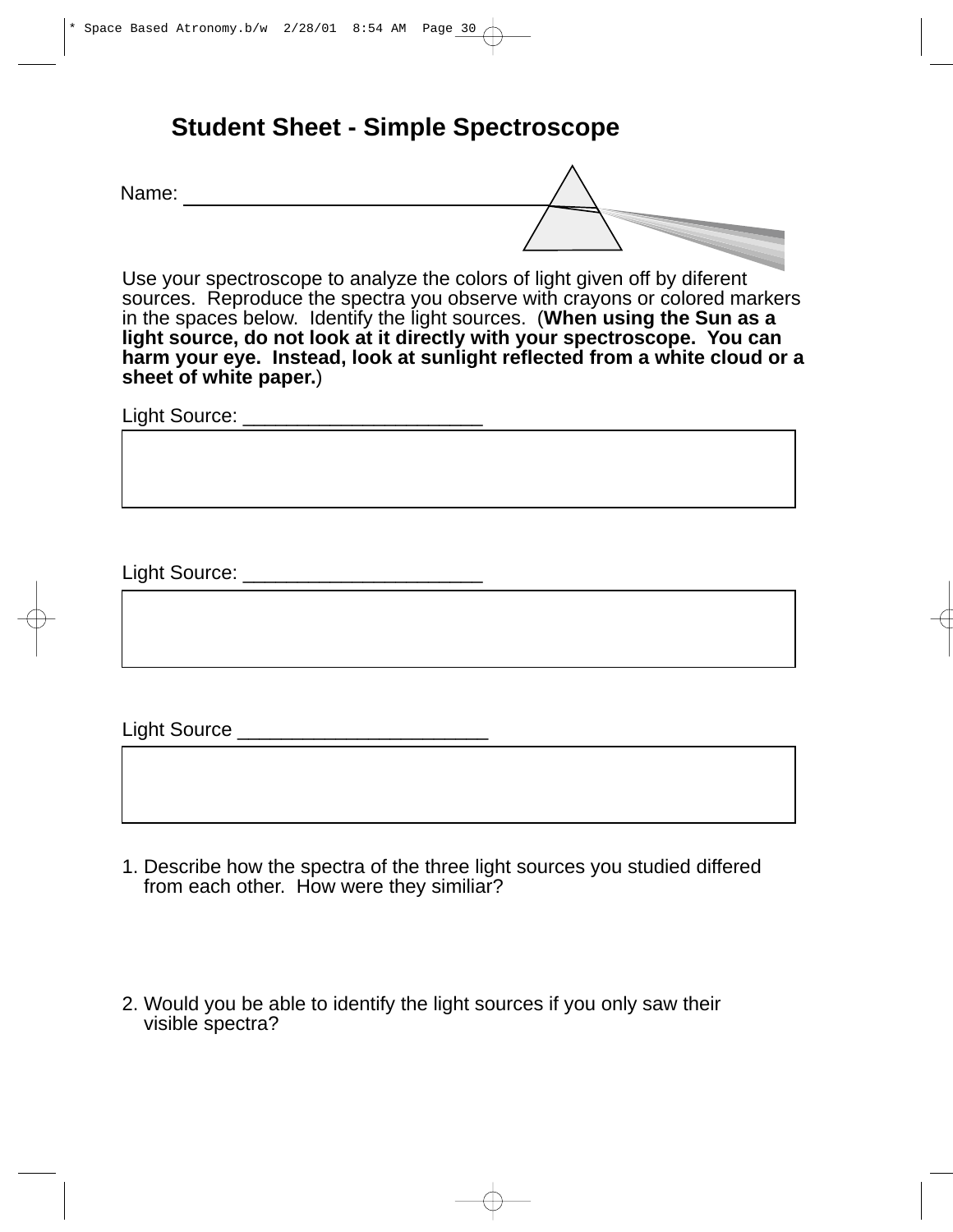## **ACTIVITY: Projecting Visible Spectra Description:**

Two methods for projecting the visible spectrum are explained.

## **Objective:**

To study the range of colors in the visible spectrum.

## **National Education Standards:**

**Mathematics** 

Measurement

Connections

Science

Change, constancy, & measurement Abilities necessary to do scientific inquiry

## **Materials:**

Method 1 Flashlight (focusing kind) Stiff poster board 2 single-edge razor blades tape Glass prism Projection screen Method 2 Overhead projector Holographic diffraction grating (See next page for sources.) 2 sheets of opaque paper Tape

Projection screen

## **Procedure: Method 1**

- 1. Make a partition with a narrow slot in its center to block all but a narrow beam from the flashlight. Cut out a 4 by 1-centimeter vertical rectangle out from a 10 by 10-centimeter piece of poster board. Tape the two single-edge razor blades to the poster board so that their edges face each other and there is a 1- to 2-millimeter gap between them.
- 2. Darken the classroom (the darker the better).
- 3. Brace the partition so that it stands upright with the gap in the vertical direction.
- 4. Aim the flashlight beam at the screen and focus it into a tight beam. Direct the beam of the flashlight directly through the gap in



the partition so that a narrow vertical slot of light falls on the screen.

- 5. Stand the glass prism upright and place it in the narrow beam of light on the opposite side of the partition.
- 6. Slowly rotate the prism until the narrow slot of light disperses the visible spectrum. Depending upon the exact alignment, the spectrum may fall on a wall rather than on the screen. Adjust the setup so that the spectrum is displayed on the projection screen.

## **Procedure: Method 2**

- 1. For this method, you must obtain a piece of holographic diffraction grating—a grating produced by accurate holographic techniques. See page 33 for the source of the grating. **Note:** Method 2 will not work well with a standard transmission grating.
- 2. Place two pieces of opaque paper on the stage of an overhead projector so that they are almost touching. There should be a narrow gap between them that lets light through. Aim the projector so that a narrow vertical beam of light falls on the projection screen.
- 3. Hang a square of holographic grating over the projector lens with tape.
- 4. Darken the classroom (the darker the better).
- 5. Look for the color produced by the grating. It will fall on the screen or the wall on both sides of the center line of the projector. You may have to adjust the aiming of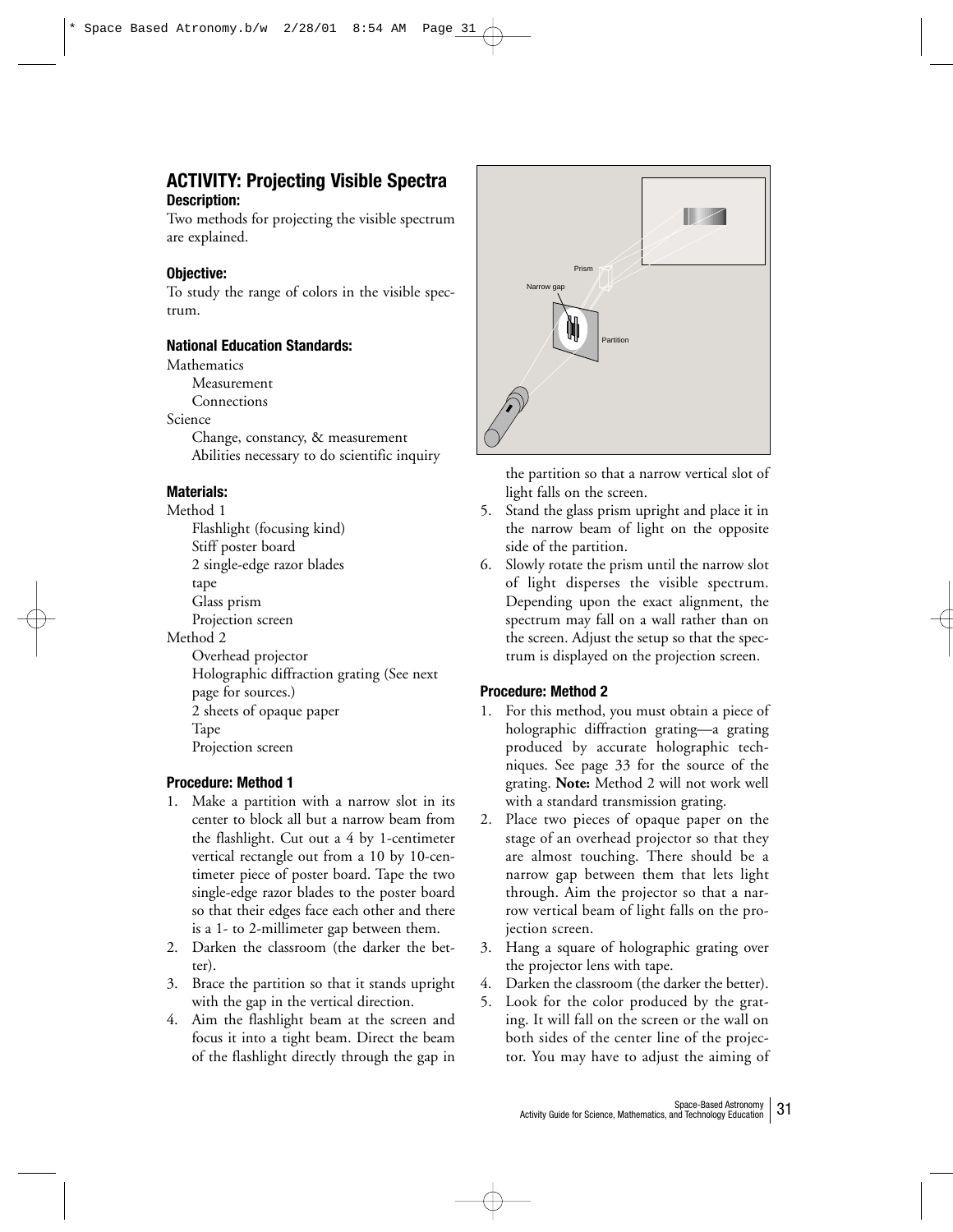

the projector to have one of the two spectra produced fall on the screen.

6. If the spectra produced is a narrow line of color, rotate the holographic film 90 degrees and remount it to the projector lens so that a broad band of color is projected.

## **Background:**

Visible light, passing through a prism at a suitable angle, is dispersed into its component colors. This happens because of *refraction.* When visible light waves cross an interface between two media of different densities (such as from air into glass) at an angle other than 90 degrees, the light waves are bent (refracted). Different wavelengths of visible light are bent different amounts and this causes them to be dispersed into a continuum of colors. (See diagram.)

Diffraction gratings also disperse light. There are two main kinds of gratings. One transmits light directly. The other is a mirror-like reflection grating. In either case, diffraction gratings have thousands of tiny lines cut into their surfaces. In both kinds of gratings, the visible colors are created by constructive and destructive interference. Additional information on how diffraction gratings work is found in the Analytical Spectroscope activity and in many physics and physical science textbooks.

## **Management and Tips:**

When projecting spectra, be sure to darken the room as much as possible. If it is not possible to darken the room, a large cardboard box can be used as a light shield for method 1. Cut a small peep-hole to examine the spectra. Method 2 produces a much larger spectra than method 1. In both cases, the size of the spectral display can be enlarged by increasing the distance from the prism or diffraction grating to the screen. The disadvantage of enlarging the display is that only so much light is available from the light source and increasing its dispersion diminishes it intensity. A better light source for method 1 is the Sun. If you have a window with direct sunlight, you can block most of the light except for a narrow beam that you direct through the gap in the partition. You will probably have to place the partition with the slot on its side to display a visible spectra. A slide projector can also be used as a light source for method 1. Refer to the Analytical Spectroscope activity for more information on how the diffraction grating works.

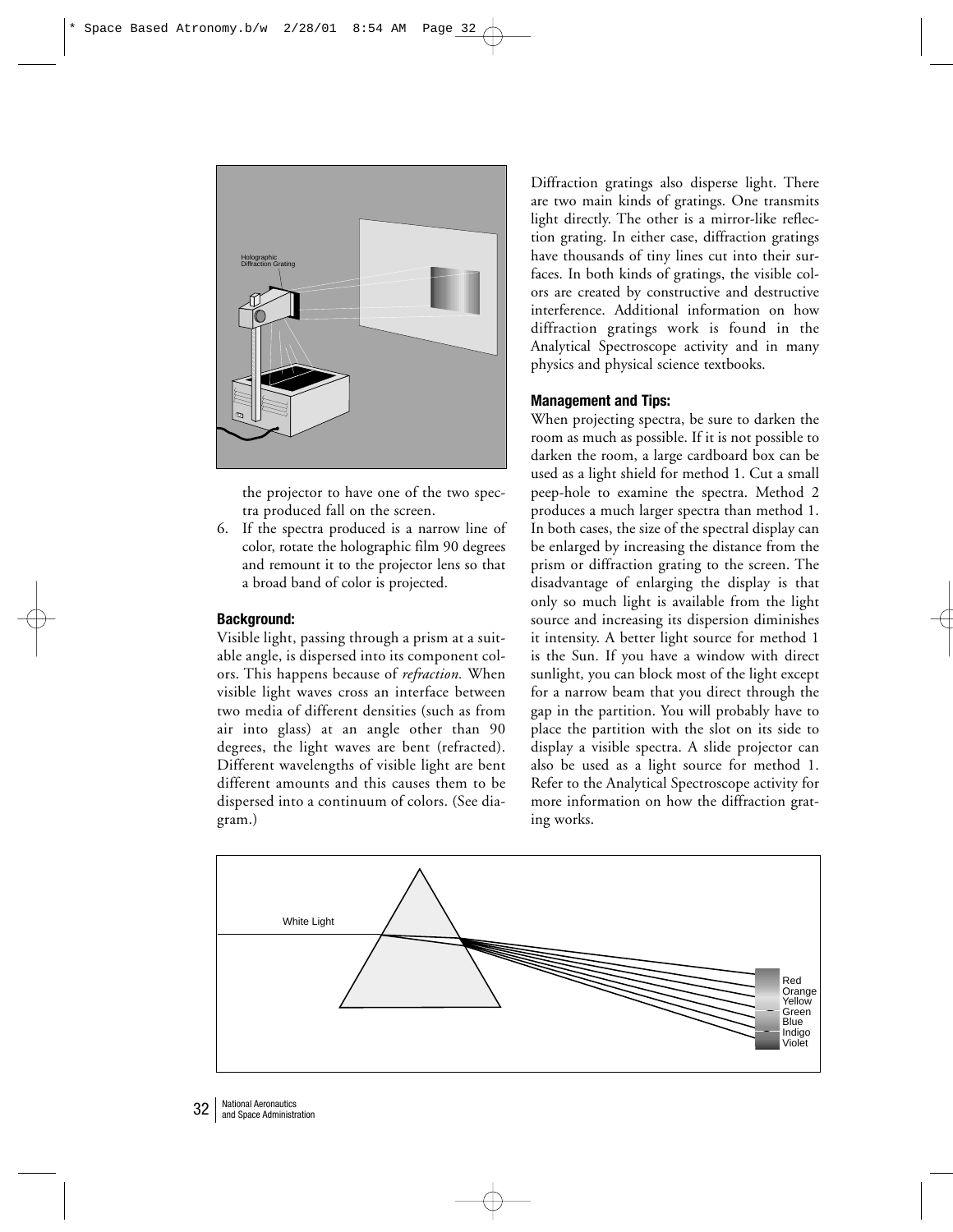

## **Assessment:**

Have students use crayons or marker pens to sketch the visible spectrum produced. Ask students to identify each color present and to measure the widths of each color band. Have them determine which colors bend more and which bend less as they come through the prism or diffraction grating.

## **Extensions:**

- Who discovered the visible spectrum? How many colors did the scientist see?
- A compact disk acts like a reflection diffraction grating. Darken the room and shine a strong beam of white light from a flashlight on the disk. The beam will be dispersed by the grating and be visible on a wall.
- Construct a water prism out of four sheets of glass. Glue the sheets together as shown in the illustration with clear silicone aquarium cement. When the cement is dry, fill the Vshaped trough with water and check for leaks. Set the finished water prism in a window with direct sunlight. A visible spectrum will appear



somewhere in the classroom. You can reposition the visible spectrum by bouncing the sunlight off a mirror before it enters the prism in order to change the sunlight angle.

• A pocket mirror placed in a shallow pan of water can also project a spectrum. Set up the mirror and pan as shown in the illustration.

#### **Sources:**

Diffraction gratings are available from most school science catalogs. Holographic diffraction grating are available from:

Learning Technologies, Inc. 40 Cameron Avenue Somerville, MA 02144 Phone: 1-800-537-8703

#### **Reference:**

Sadler, P. "Projecting Spectra for Classroom Investigations," *The Physics Teacher,* October 1991, 29(7), pp423–427.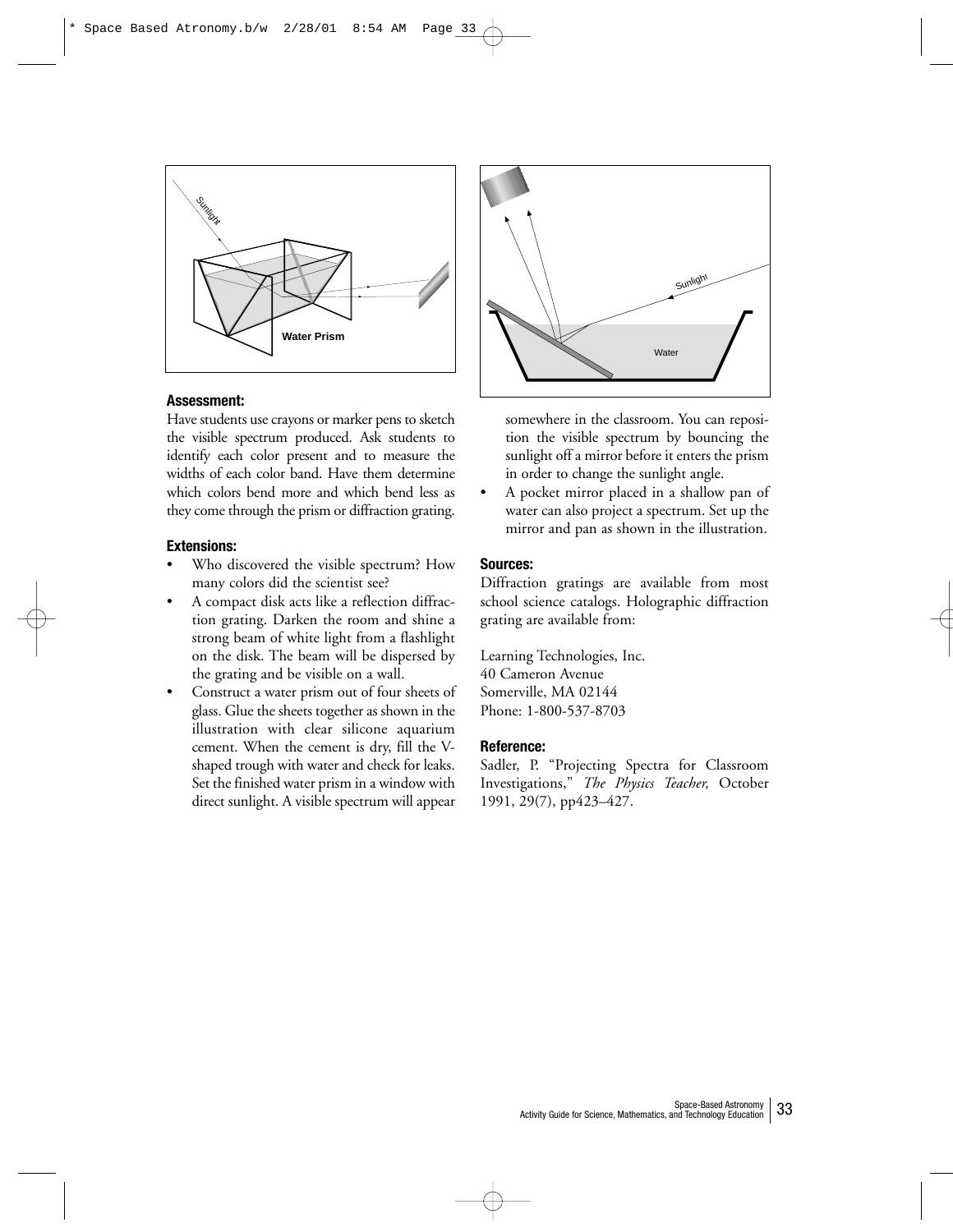Name

Using colored markers or crayons and the chart below, reproduce the electromagnetic spectrum as you see it. Be sure to maintain the proportions of the color widths. Write the names of the colors beneath the chart.



Which color bent the most after passing through the prism or diffraction grating? Why?

Which color bent the least? Why?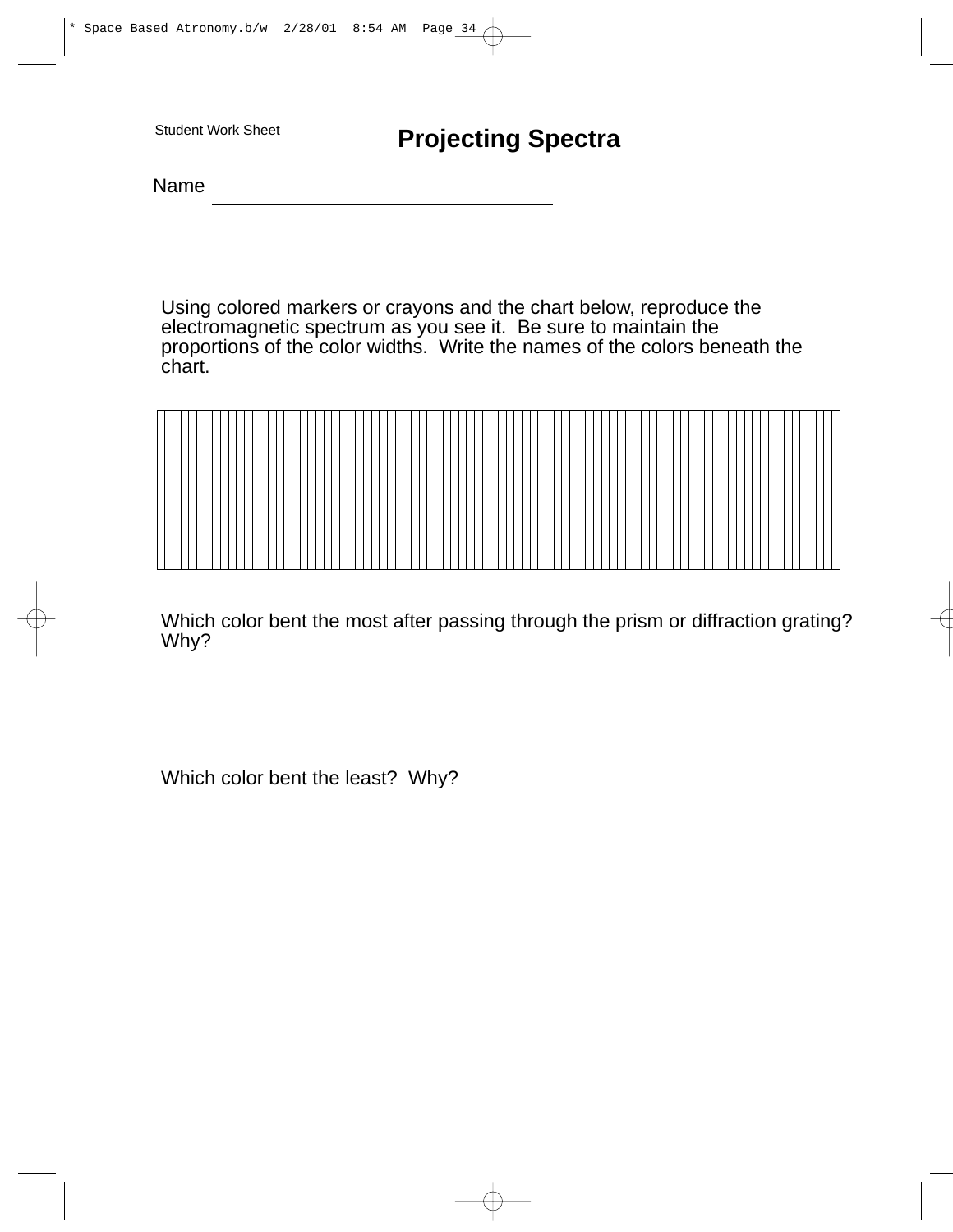## **ACTIVITY: Cereal Box**

## **Analytical Spectroscope Description:**

A spectroscope is constructed (from a cereal box and diffraction grating) that permits the analysis of visible light.

## **Objective:**

To construct an analytical spectroscope and analyze the spectrum produced when various substances are heated or excited with electricity.

## **National Education Standards:**

Mathematics

Measurement

Data analysis, statistics, & probability Science

Change, constancy, & measurement Abilities necessary to do scientific inquiry Abilities of technological design

Understandings about science & technology Technology

Understand relationships & connections among technologies & other fields Understand engineering design

## **Materials:**

Cereal box (13-15 ounce size) Holographic diffraction grating (See the Projecting Spectra activity for the source.) Aluminum foil Measurement scale Marker pen Ruler Masking tape Scissors Razor blade knife Cutting surface Spectrum tubes and power supply (See the background and management tips section for information on sources.)

## **Procedure:**

- 1. Cut a 2 by 2-centimeter window from the bottom lid of the cereal box. The window should be near one side.
- 2. Cut a second window from the upper box lid directly above the lower window.



- 3. Cut a third window in the upper lid. This window should be 1.5 by 10-centimeters in size. Refer to the cutting diagram for placement information of the window.
- 4. Cut a piece of diffraction grating large enough to cover the window in the box bottom. Handle the grating by the edges if possible; skin oils will damage it. Look at a fluorescent light through the grating. Turn the grating so that the rainbow colors you see appear in fat vertical bars to the right and left of the light. Tape the grating in place.

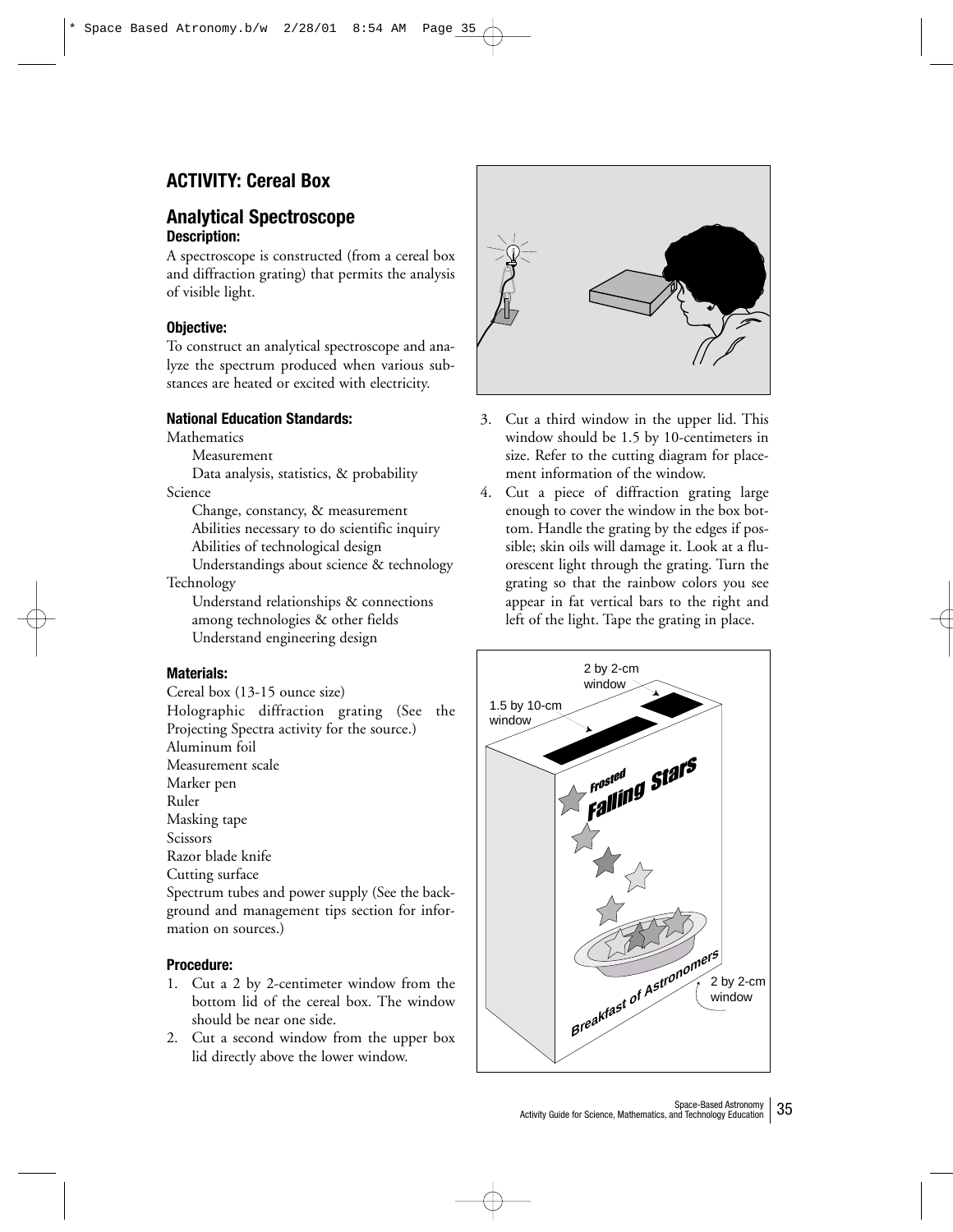- 5. Place a 4 by 4-centimeter square of aluminum foil on a cutting surface. Cut a narrow slot into the foil with the razor blade knife. If you made the slot-cutting tool for the simple spectroscope activity, use it here for cutting slots as well.
- 6. Tape the foil over the upper 2 by 2-centimeter hole in the box lid. The slot should be positioned directly over the hole and aligned perpendicular to the cereal box front.
- 7. Copy the black measurement ruler on an overhead projector transparency. Several rulers are reproduced in the guide to reduce the number of transparencies needed.
- 8. Lightly tape the measurement ruler over the rectangular window in the box lid. When you look through the diffraction grating into

the box, you should be able to read the numbers on the ruler with 400 on the right and 700 on the left.

## **Adjusting and Calibrating the Spectroscope:**

- 1. Aim the slot end of the spectroscope towards a fluorescent light. Look through the diffraction grating. A continuous spectrum will be seen off to the side of the spectroscope falling under or partially on top of the measurement ruler. If the spectrum appears as a narrow rainbow-colored line, remove the diffraction grating from the window and rotate it 90 degrees. Tape it back in place.
- 2. While looking at the fluorescent light, check the position of the measurement ruler. There will be a bright green line in the green portion



36 | National Aeronautics<br>and Space Administration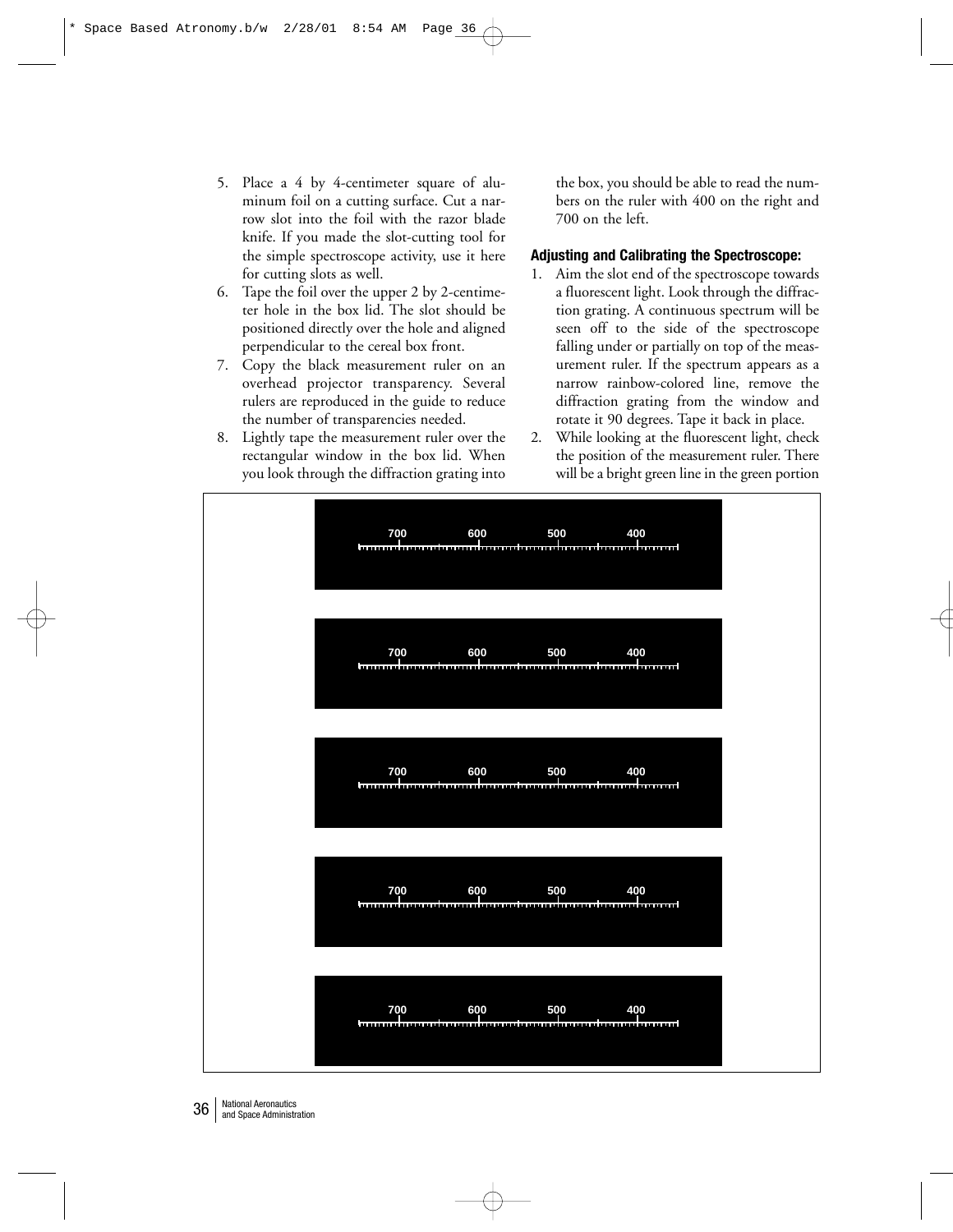of the spectrum. Adjust the position of the ruler so that the line falls between 540 and 550 on the ruler. Tape the ruler permanently in place. The spectroscope is calibrated.

## **Background:**

Unlike a prism, which disperses white light into the rainbow colors through refraction, the diffraction grating used in this spectroscope disperses white light through a process called interference. The grating used in this activity consists of a transparent piece of plastic with many thousands of microscopic parallel grooves. Light passing

between these grooves is dispersed into its component wavelengths and appears as parallel bands of color on the retina of the eye of the observer.

Spectroscopes are important tools for astronomy. They enable astronomers to analyze starlight by providing a measure of the relative amounts of red and blue light a star gives out. Knowing this, astronomers can determine the star's temperature. They also can deduce its chemical composition, estimate its size, and even measure its motion away from or toward Earth (See the activity Red Shift, Blue Shift.)

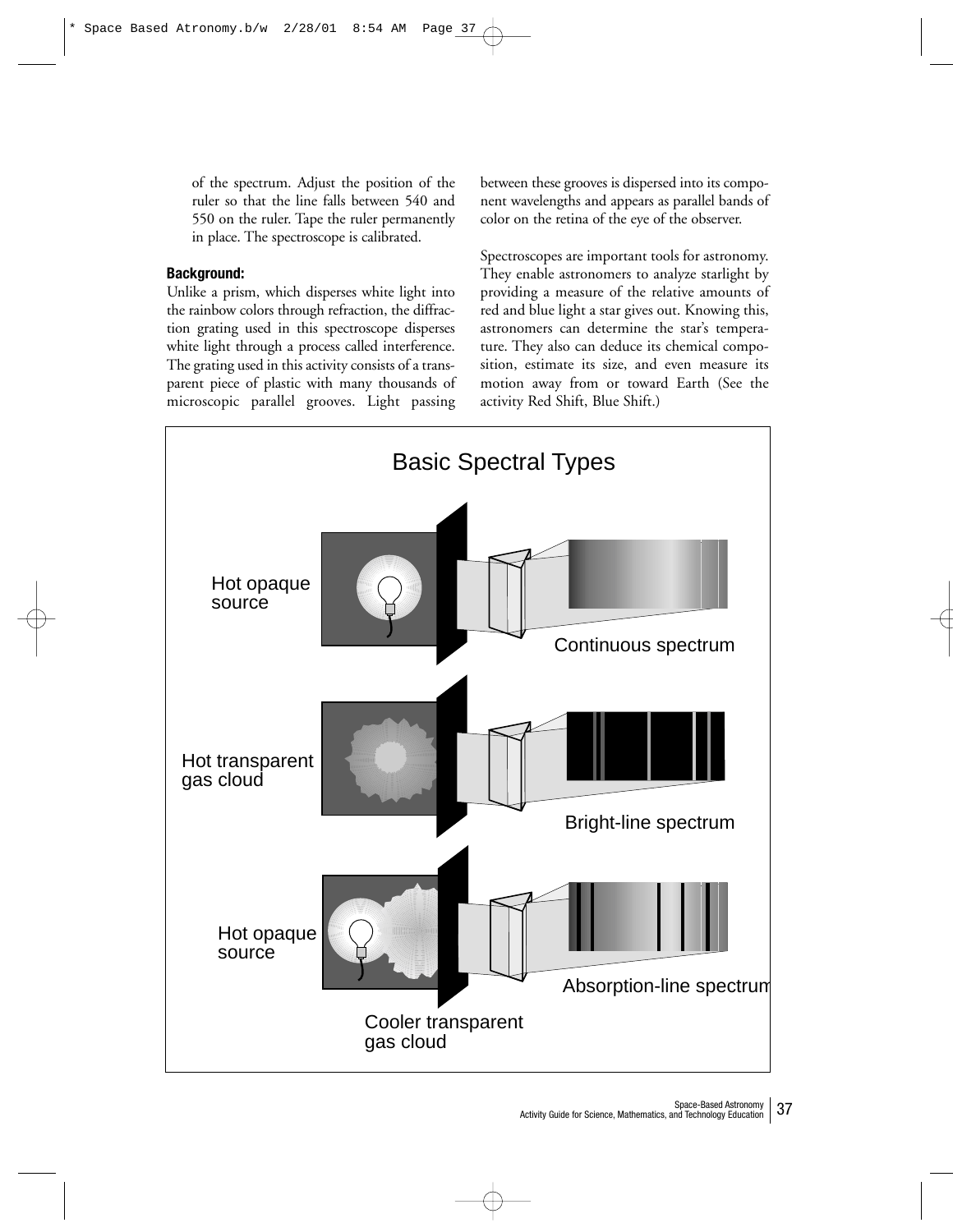Starlight (photons) originates from the interior of a star. There, pressures are enormous and nuclear fusion is triggered. Intense radiation is produced as atoms, consisting of a surrounded nucleus, collide with each other millions of times each second. The number of collisions depends upon the temperature of the gas. The higher the temperature, the greater the rate of collision.

Because of these collisions, many electrons are boosted to higher energy levels. This process is called excitation. The electrons spontaneously drop back to their original energy level. In doing so, they release energy as photons. This is what happens to the filament of an electric light bulb or to an iron bar when it is heated in a furnace. As the temperature of the filament rises, it begins to radiate reddish light. When the filament becomes much hotter, it radiates bluish light. Thus, the color it radiates is an indicator of the filament's temperature. Stars that radiate a great amount of red light are much cooler than stars that radiate a great amount of blue light. Stellar spectra therefore serve as star thermometers.

Excitation of electrons can also occur if they absorb a photon of the right wavelength. This is what happens when certain materials are exposed to ultraviolet light. These materials then release new photons at different wavelengths. This is called fluorescence.

One of the important applications of spectroscopes is their use for identifying chemical elements. Each element radiates light in specific wavelength combinations that are as distinctive as fingerprints. Knowing the "spectral signatures" of each element enables astronomers to identify the elements present in distant stars by analyzing their spectra.

There are three kinds of spectra: continuous, absorption, and emission. The continuous spectrum appears as a continuous band of color ranging from red to violet when observed through a spectroscope. An absorption spectrum occurs when the light from a star passes through a cloud of gas, hydrogen for example, before reaching the spectroscope. As a result, the hydrogen atoms absorb some wavelengths of light. This selective absorption produces a spectrum that is a broad band of color interrupted by dark lines representing certain wavelengths of light that were absorbed by the hydrogen cloud. Such a situation occurs when a star is located inside or behind a gas cloud or nebula. An emission spectrum is observed when energy is absorbed by the gas atoms in a nebula and is re-radiated by those atoms at specific wavelengths. This spectrum consists of bright lines against a black background. The light from fluorescent tubes and neon lights produce emission spectra.

Stellar spectra allow astronomers to determine star temperature, chemical composition, and motion along the line of sight. This enables astronomers to classify stars into spectral categories and estimate their age, reconstruct their histories, and postulate their future evolution. When available, astronomers prefer stellar spectra collected by orbiting spacecraft over spectra collected by Earth-based telescopes since they are not affected by atmospheric filtering and are therefore more accurate. Included in the spectra collected by spacecraft are infrared, ultraviolet, xray, and gamma ray bands that simply do not reach ground-based spectroscopes.

## **Management and Tips:**

This spectroscope works better with a holographic diffraction grating than with standard diffraction gratings. Refer to the source for holographic gratings listed in the Projecting Spectrums activity. The spectroscope can be used to analyze the wavelengths of light from many light sources. Compare incandescent light, fluorescent light, and sunlight. If you have spectrum tubes and a power supply (available from science supply houses), examine the wavelengths of light produced by the different gases in the tubes. Many high school physics departments have this equipment and it may be possible to borrow it if your school does not. Use the spectroscope to examine neon signs and streetlights. Science supply houses sell spectrum flame kits consisting of various salts that are heated in the flame of a Bunsen burner. These kits are much less expensive than spectrum tubes but are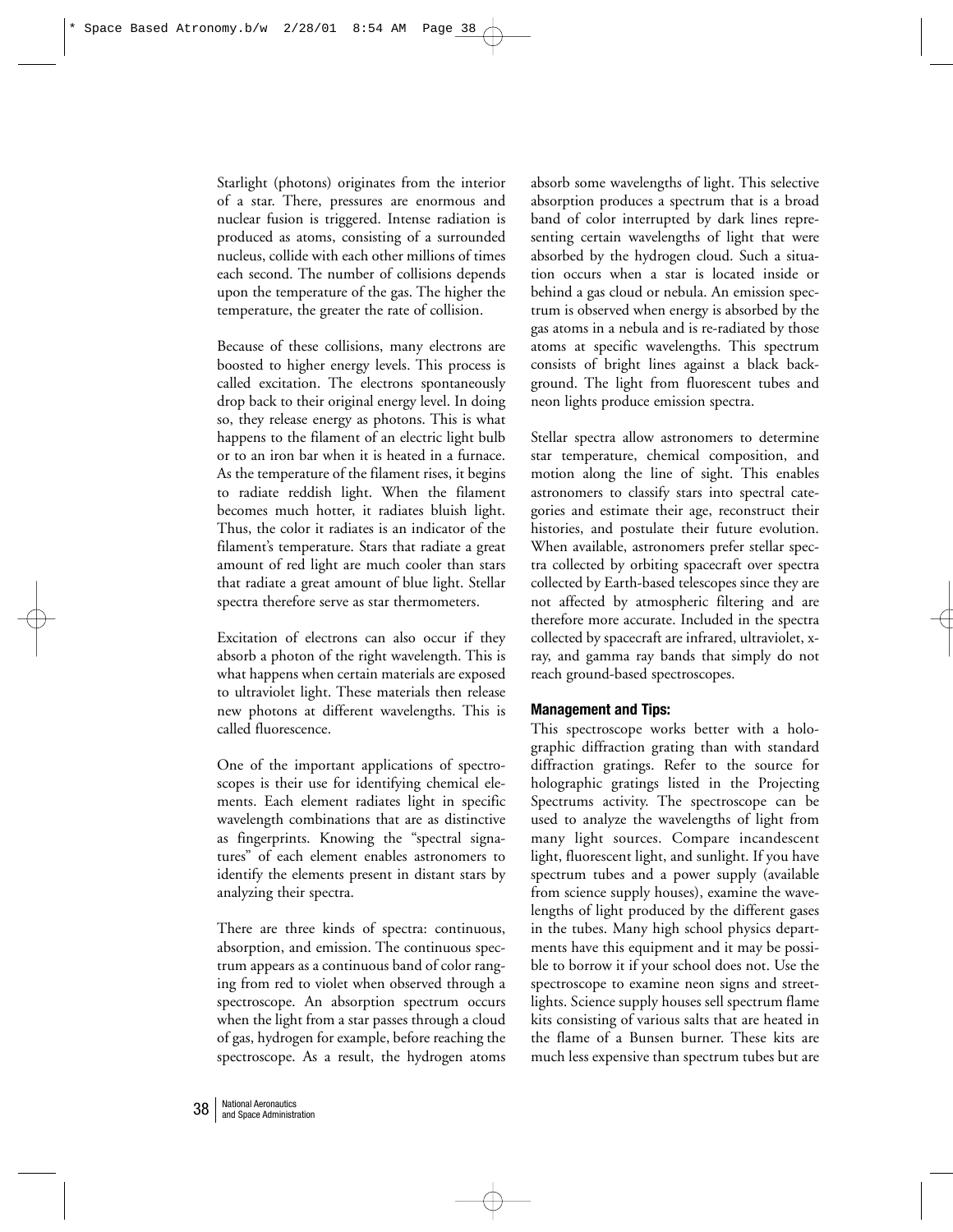more difficult to work with because the flames do not last very long.

This spectroscope can also be used to study the spectrum of the Sun. Do not look directly at the Sun with the spectroscope as this could damage your eye. Instead, look at reflected sunlight such as a white cloud or piece of white paper in sunlight (but not in a mirror!). When using the spectroscope in a very dark environment with spectrum tubes, it may be difficult to read the measurement scale. A small flashlight aimed at a white wall behind the spectrum power supply will provide just enough light to read the ruler.

The first student page requires the use of spectrum tubes and a power supply. Have students make spectrographs of five different spectrum tubes. Randomly select one of the five tubes and ask students to make a spectrograph of it. Tell the students to identify this unknown element from their previous spectrographs. The second student page shows several typical bright line spectra from spectrum tubes. This worksheet can be done without the tubes. It is important that students identify more than one line from each element shown in the spectrograph. Some elements have several lines in common. It is the entire combination of lines that makes the identification possible.

## **Work Sheet 2 answers:**

Spectrograph A: Hydrogen, Helium Spectrograph B: Sodium, Barium, Lithium Spectrograph C: Calcium, Helium, Hydrogen, Oxygen, Krypton

## **Assessment:**

Examine student spectroscopes to see if the gratings are properly aligned and the measurement ruler is calibrated. Collect the student sheets and compare student answers.

## **Extensions:**

- Compare the solar spectrum at midday and at sunset. Are there any differences? Caution: Be careful not to look directly at the Sun.
- What do spectra tell us about the nature of stars and other objects in space?
- Show how temperature and radiation are related by connecting a clear light bulb to a dimmer switch. Gradually increase the current passing through the filament by turning up the dimmer. Observe the color and brightness of the filament as the temperature of the filament climbs with increasing current.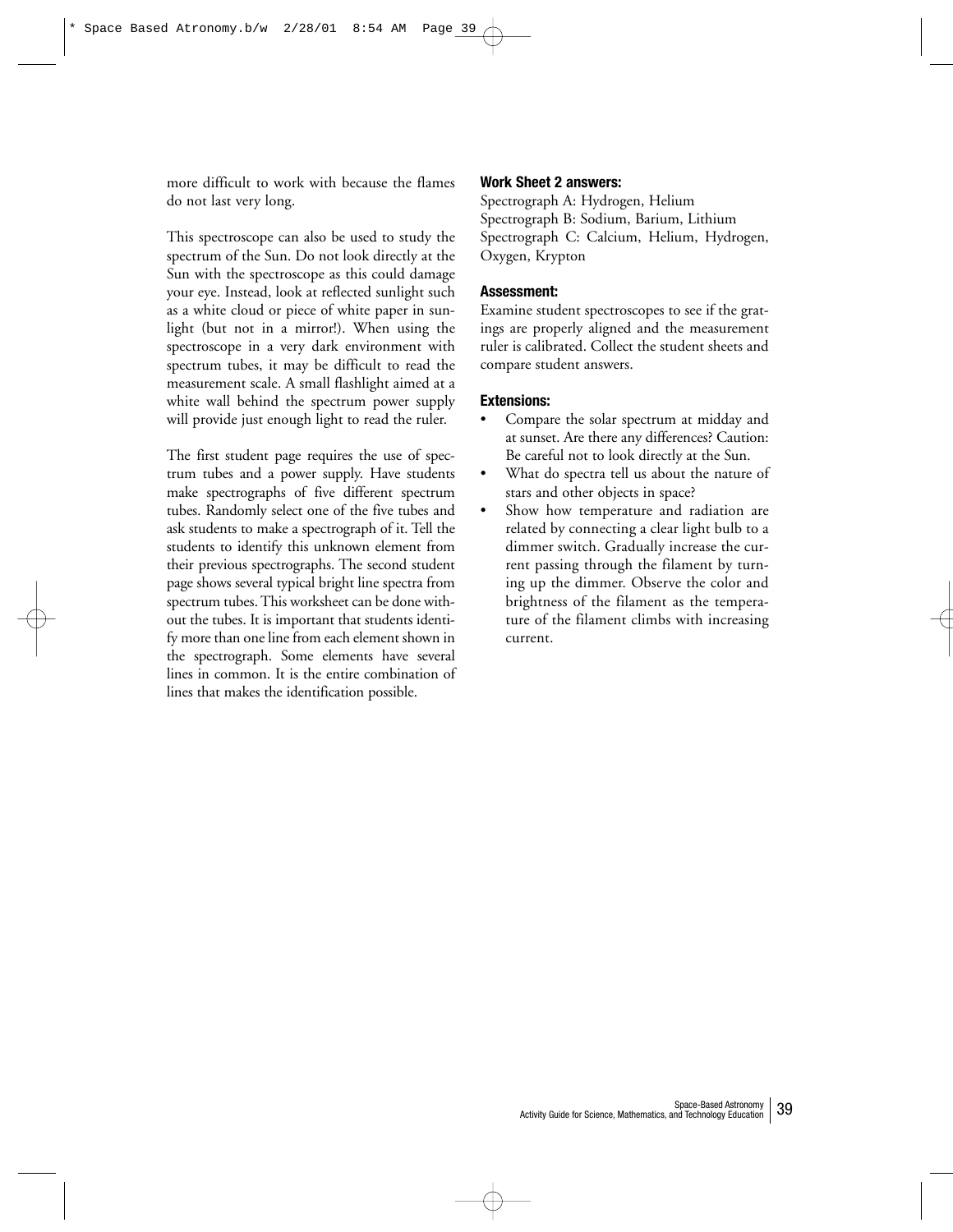## **Mystery Spectra**

Name:\_\_\_\_\_\_\_\_\_\_\_\_\_\_

Use your spectroscope to examine the five elements displayed to you by your teacher. Make sketches of the bright lines visible in the spaces below.

| Element Name:________________ |     |     |     |
|-------------------------------|-----|-----|-----|
|                               |     |     |     |
| 700                           | 600 | 500 | 400 |
| Element Name:                 |     |     |     |
|                               |     |     |     |
| 700                           | 600 | 500 | 400 |
| Element Name: _______________ |     |     |     |
|                               |     |     |     |
| 700                           | 600 | 500 | 400 |
| Element Name: Names           |     |     |     |
|                               |     |     |     |
| 700                           | 600 | 500 | 400 |
| Element Name: 1990 March 1990 |     |     |     |
|                               |     |     |     |
| 700                           | 600 | 500 | 400 |

Use your spectroscope to examine the unknown element displayed to you by your teacher. Make a sketch of the bright lines visible in the space below. Compare your unknown element to the spectra above. Identify the element.

> Element Name:\_\_\_\_\_\_\_\_\_\_\_\_\_\_\_\_\_ 700 600 500 400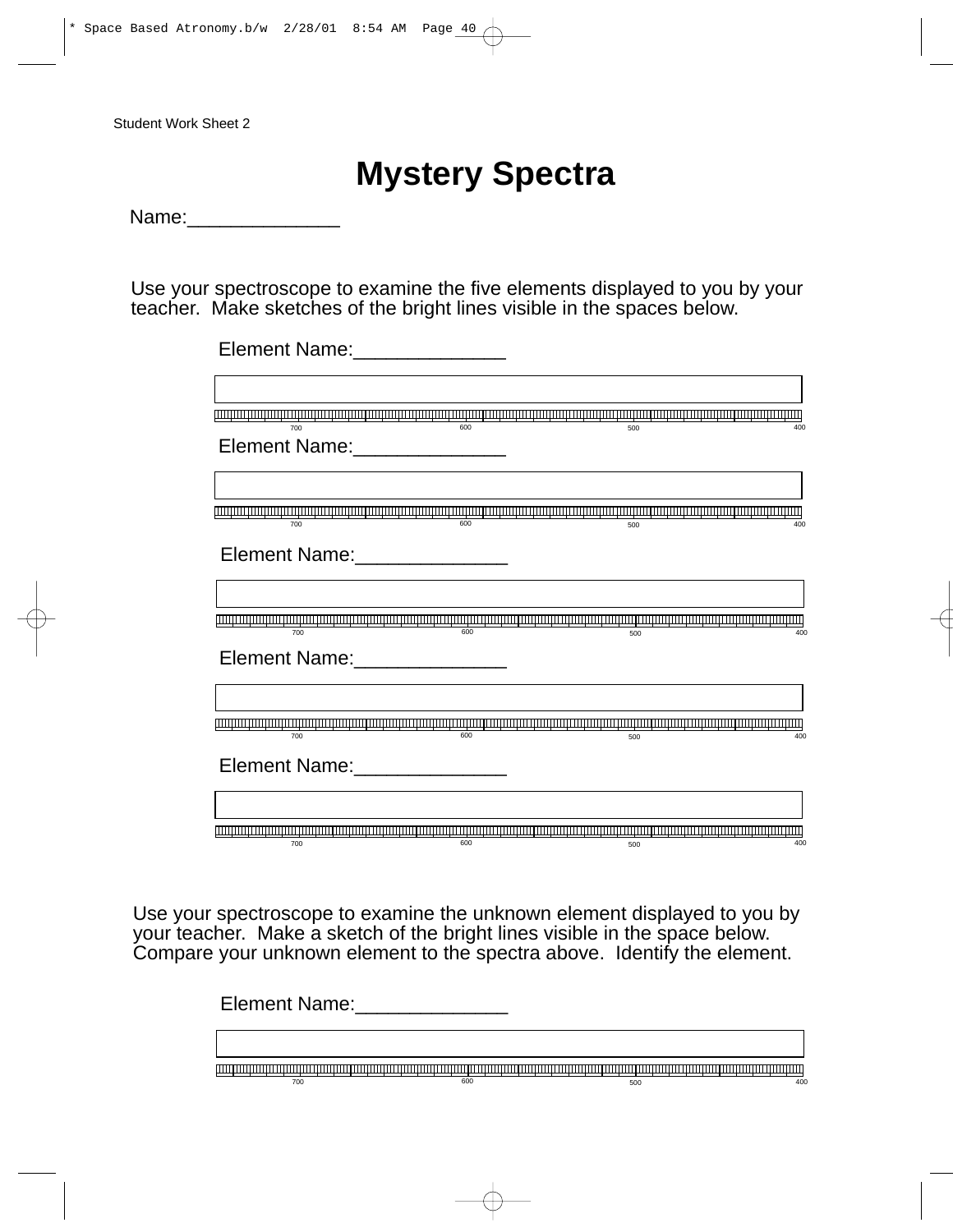## **Mystery Spectra**

Name:

Identify the elements in spectra A, B, and C by comparing the bright lines present with the bright lines in the spectra for know elements.

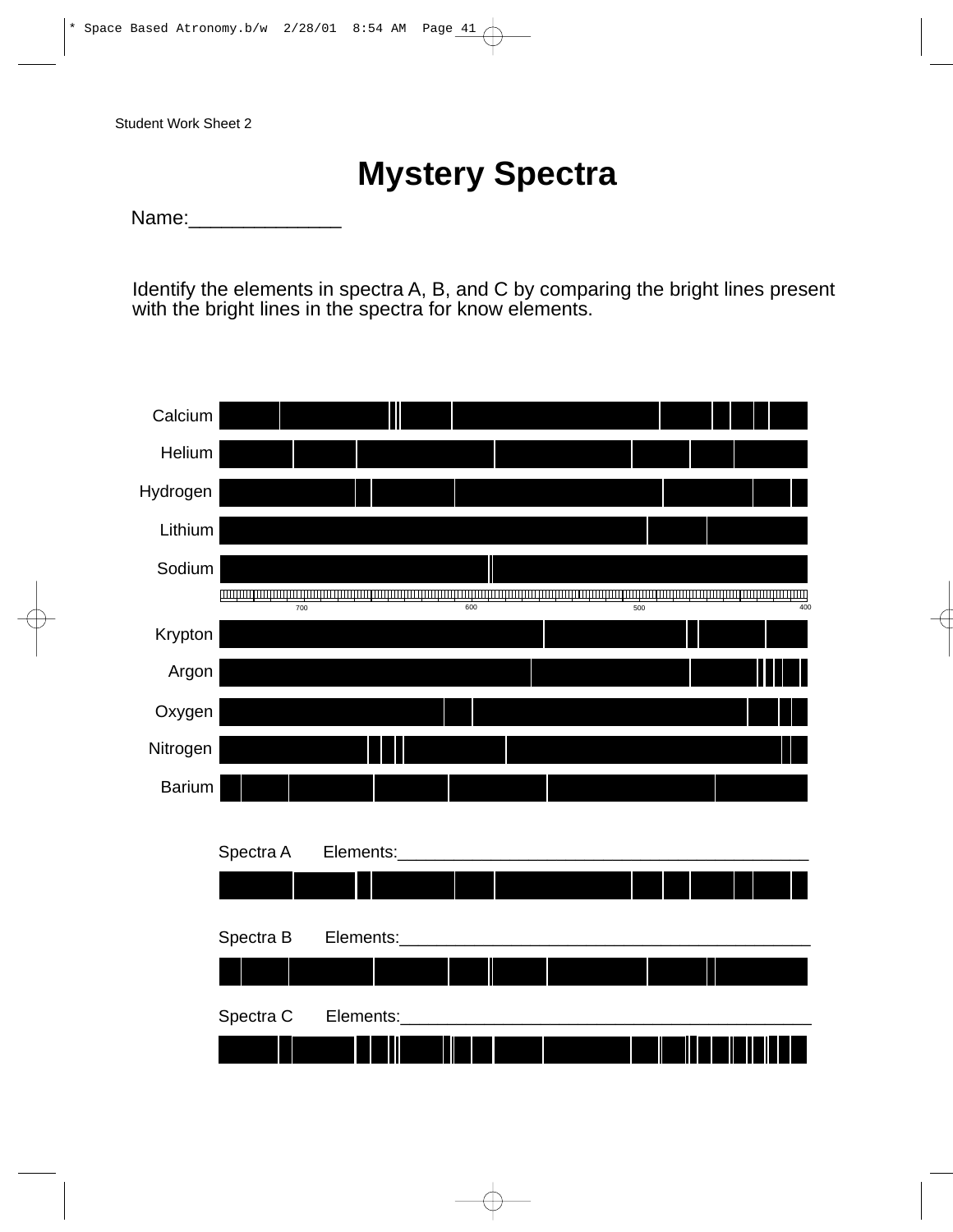## **ACTIVITY: Red Shift, Blue Shift Description:**

A Whiffle® ball containing a battery-operated buzzer is twirled in a circle to demonstrate the Doppler effect. This same effect causes starlight to shift toward the blue or red end of the spectrum if a star is moving towards or away from us.

## **Objective:**

To demonstrate how stellar spectra can be used to measure a star's motion relative to Earth along the line of sight.

## **National Education Standards:**

Mathematics

Patterns, functions, & algebra

Geometry & spatial sense

Measurement

Data Analysis, statistics, & probability

**Connections** 

Science

Change, constancy, & measurement Abilities necessary to do scientific inquiry Motions & forces

Technology

Understand relationships & connections among technologies & other fields

## **Materials:**

Plastic Whiffle® ball (12-15 cm in diameter) Microswitch\*

Small buzzer\*

9-volt battery\*

Cord (3 meters long)

Solder and soldering iron

Sharp knife or hacksaw blade

Masking tape

\* See Management Tips note about electronic parts.

## **Procedure:**

- 1. Splice and solder the buzzer, battery clip, and microswitch in a series circuit. See the wiring diagram for details on the connections. Be sure to test the circuit before soldering. Many small buzzers require the electric current to flow in one direction and will not work if the current flows in the other direction.
- 2. Split the Whiffle® ball in half along the seam



with the knife or saw blade.

- 3. Remove the nut from the microswitch and insert the threaded shaft through one of the holes as shown in the diagram. If a hole is not present in the location shown, use a drill to make one the correct diameter. Place the nut back over the threaded shaft on the microswitch and tighten.
- 4. Join the two halves of the ball together with the switch, buzzer, and battery inside. Tape the halves securely together.
- 5. Tie one end of the cord to the ball as shown.
- 6. Station students in a circle about 6 meters in diameter. Stand in the middle of the students, turn on the buzzer, and twirl the ball in a circle. Play out 2 to 3 meters of cord.
- 7. Ask the students to describe what they hear as the ball moves towards and away from them.
- 8. Let different students try twirling the ball. Ask them to describe what they hear.

As an alternate suggestion to the Whiffle® ball, cut a cavity inside a foam rubber ball and insert the battery and buzzer. The ball can then be tossed from student to student while demonstrating the Doppler effect.

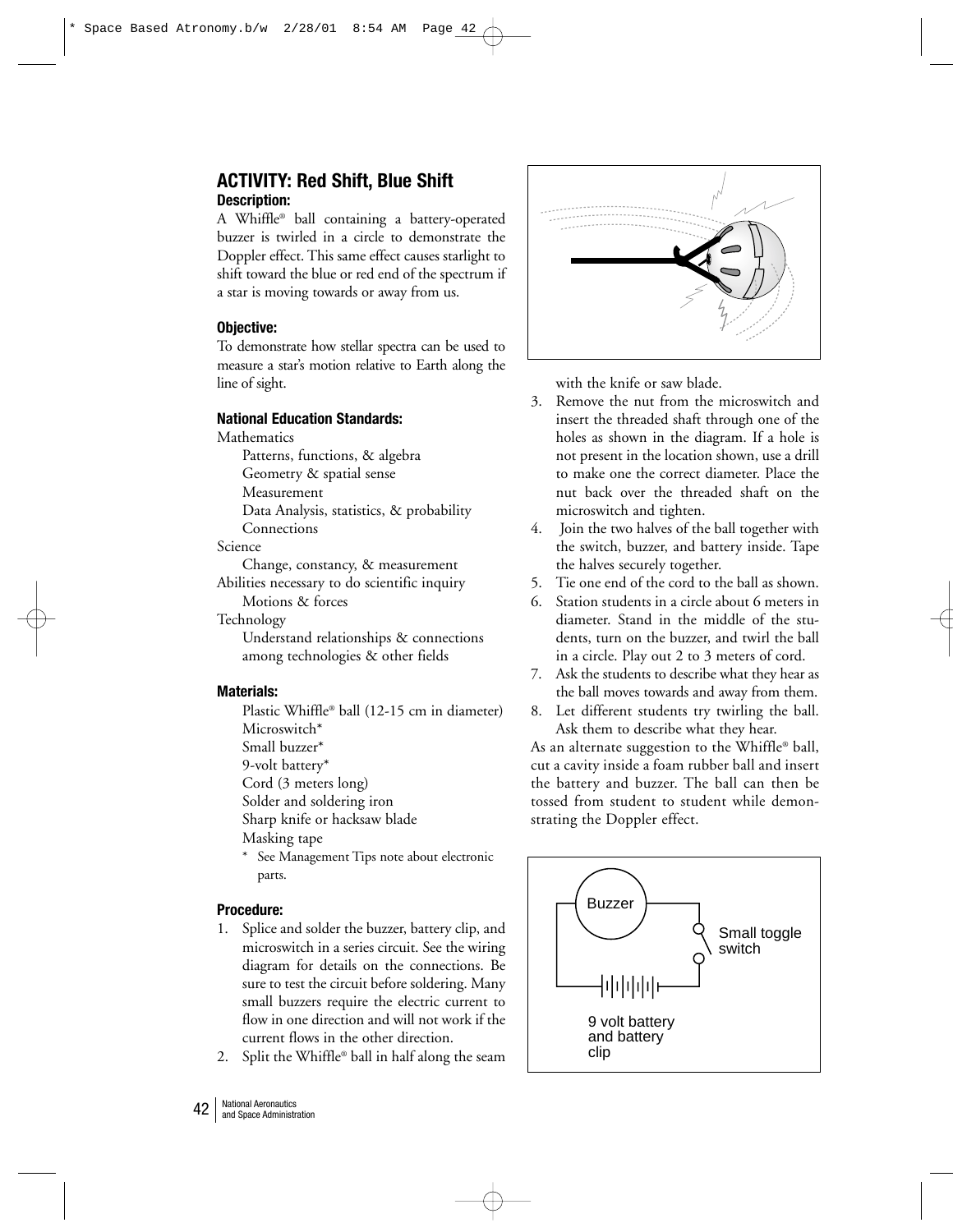#### **Background:**

This is a demonstration of the phenomenon called the Doppler effect. It results from the motion of a source (star) relative to the observer and causes its spectra to be shifted toward the red (going away) or toward the blue (coming towards) end of the spectra.

Like light, sound travels in waves and therefore provides an excellent model of the wave behavior of light. The number of waves reaching an observer in one second is called the frequency. For a given speed, frequency depends upon the length of the wave. Long waves have a lower frequency than short waves. As long as the distance between the source of the waves and the observer remains constant, the frequency remains constant. However, if the distance between the observer and the source is increasing, the frequency will decrease. If the distance is decreasing, the frequency will increase.

Imagine that you are at a railroad crossing and a train is approaching. The train is ringing a bell. The sound waves coming from the bell are squeezed closer together than they would be if the train were still, because of the train's movement in your direction. This squeezing of the waves increases the number of waves (increases the frequency) that reach your ear every second. But after the train's engine passes the crossing, the frequency diminishes and the pitch lowers. In effect, the sound waves are stretched apart by the train's movement in the opposite direction. As the observer, you perceive these frequency changes as changes in the pitch of the sound. The sound's pitch is higher as the train approaches and lower as it travels away. The illustration below provides a graphical representation of what happens.

$$
\frac{V_r}{C} = \frac{\Delta \lambda}{\lambda_o}
$$

Vr - radial velocity of the source with respect to the observer.

c - speed of light  $(3 \times 10^5 \text{ km/sec})$ ∆λ the amount of the shift in nanometers  $\lambda_0$ - unshifted wavelength in nanometers

$$
V_r = \frac{0.1 \, \text{nm} \times 3 \times 10^5 \text{km/sec}}{600 \, \text{nm}} = 50 \, \text{km/sec}
$$

For example, if a line in a spectrum should fall at 600.0 nanometers but instead lies at 600.1, what would the radial velocity be?

The solution to this equation only tells us the velocity of the source relative to the spectroscope. Whether the distance is increasing or decreasing is revealed by the direction of the shift to the red or blue end of the visible spectrum. It does not tell, however, if one or both objects are moving relative to some external reference point.

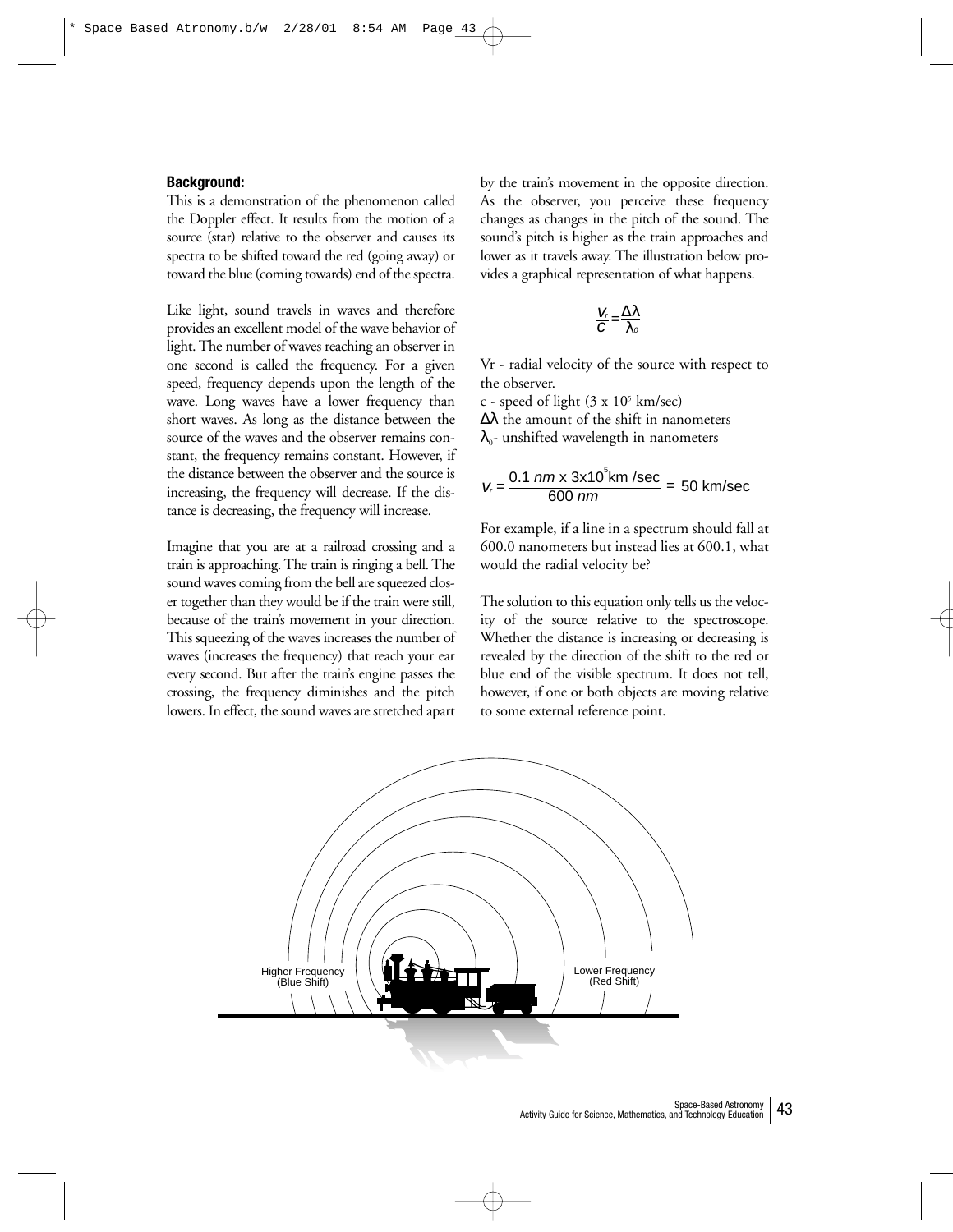#### **Management and Tips:**

The amount of pitch change as the buzzer twirls is directly related to how fast you twirl the buzzer. Twirling the buzzer faster means that the buzzer approaches and travels away from the observer faster. The person twirling the buzzer does not hear the pitch change no matter how fast the buzzer is twirled; it remains the same distance from the twirler. The observers standing away from the twirler will hear the pitch change as the buzzer goes toward and away from the observer's ear.

## **Note About Electronic Parts:**

The electronic parts for this device are not specified exactly since there are many combinations that will work. Go to an electronic parts store and select a buzzer, battery holder, battery, and switch from what is available. Remember to purchase parts that will fit in a Whiffle® ball. The store clerk should be able to help you make a workable selection if you need assistance. If possible, test the buzzer before purchasing it to determine if it is loud enough. Test the buzzer and battery before soldering connections. The buzzer may be polarized. Reverse the connections if you do not hear a sound the first time.

## **Answers to Work Sheets:**

Sheet 1

- 1. The greater the difference in the pitch above or below the normal pitch, the faster the vehicle is moving.
- 2.  $A lower$ ,  $B higher$ ,  $C the same$
- 3. Stars moving toward us become slightly bluer. Stars moving away become slightly redder.
- 4. Astronomers look at the spectrograph of a star and compare the position of bright lines in the spectrograph with where the lines should be if the star were not moving at all. A shift to the red end of the spectrum indicates a star is moving away and a shift toward the blue end indicates the star is moving towards us. The amount of the shift indicates relative velocity. The greater the shift, the greater the velocity.
- 5. No. The movement can be determined if the distance to the star is known. How fast the star moves against the background of more distant stars can be measured and the speed of the star calculated.

#### Sheet 2

Star  $1 - 100$  km/sec away Star 2 – 260.7 km/sec toward Star 3 – 418.6 km/sec away

#### **Assessment:**

Collect student worksheets and compare the answers.

#### **Extensions:**

- Can the red/blue shift technique be used for objects other than stars? Can you tell which way an emergency vehicle is traveling by the pitch of its siren?
- Transverse velocity is a motion that is perpendicular to radial velocity. Can this motion be detected by the Doppler effect?
- What has the Doppler effect told astronomers about the size of the universe?

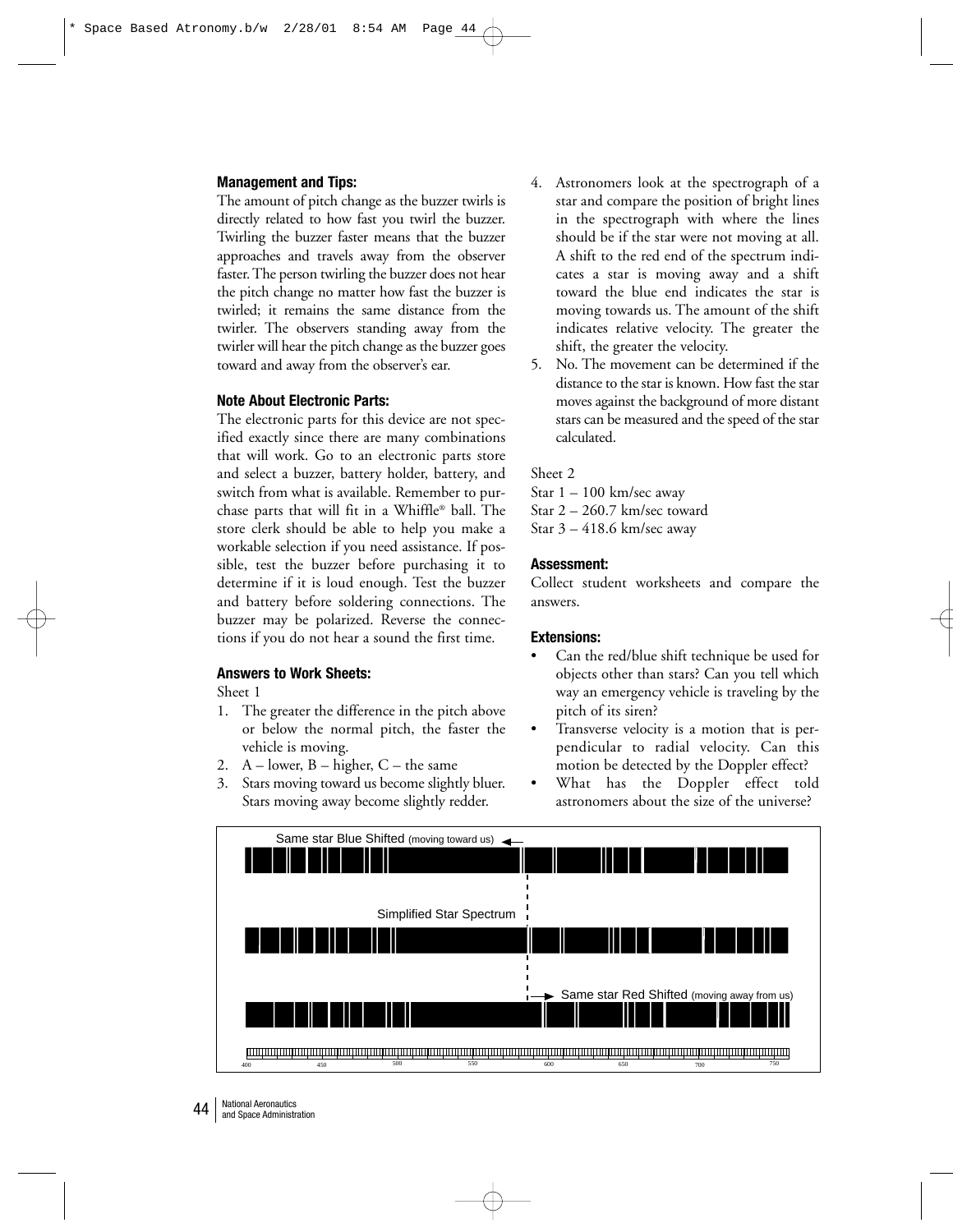## **Red Shift, Blue Shift**

## Name:  $\blacksquare$

- 1. How can you estimate the speed of a car that has passed you just by listening to the pitch of its whine?
- 2. Label the diagram below and tell if the observer perceives a pitch that is higher, lower, or just the same as the pitch heard by the driver.

| А: |  | ш | ∩∙ |  |
|----|--|---|----|--|
|    |  |   |    |  |
|    |  |   |    |  |
|    |  |   |    |  |

B: \_\_\_\_\_\_\_\_\_

- 3. How does the doppler shift affect the color of a star?
- 4. Describe how astronomers can use the doppler shift to determine if a star is moving toward us or away and how fast?

5. If a star is moving perpendicular to our line of sight, can you use the doppler shift to determine its speed? If not, how might you determine its speed?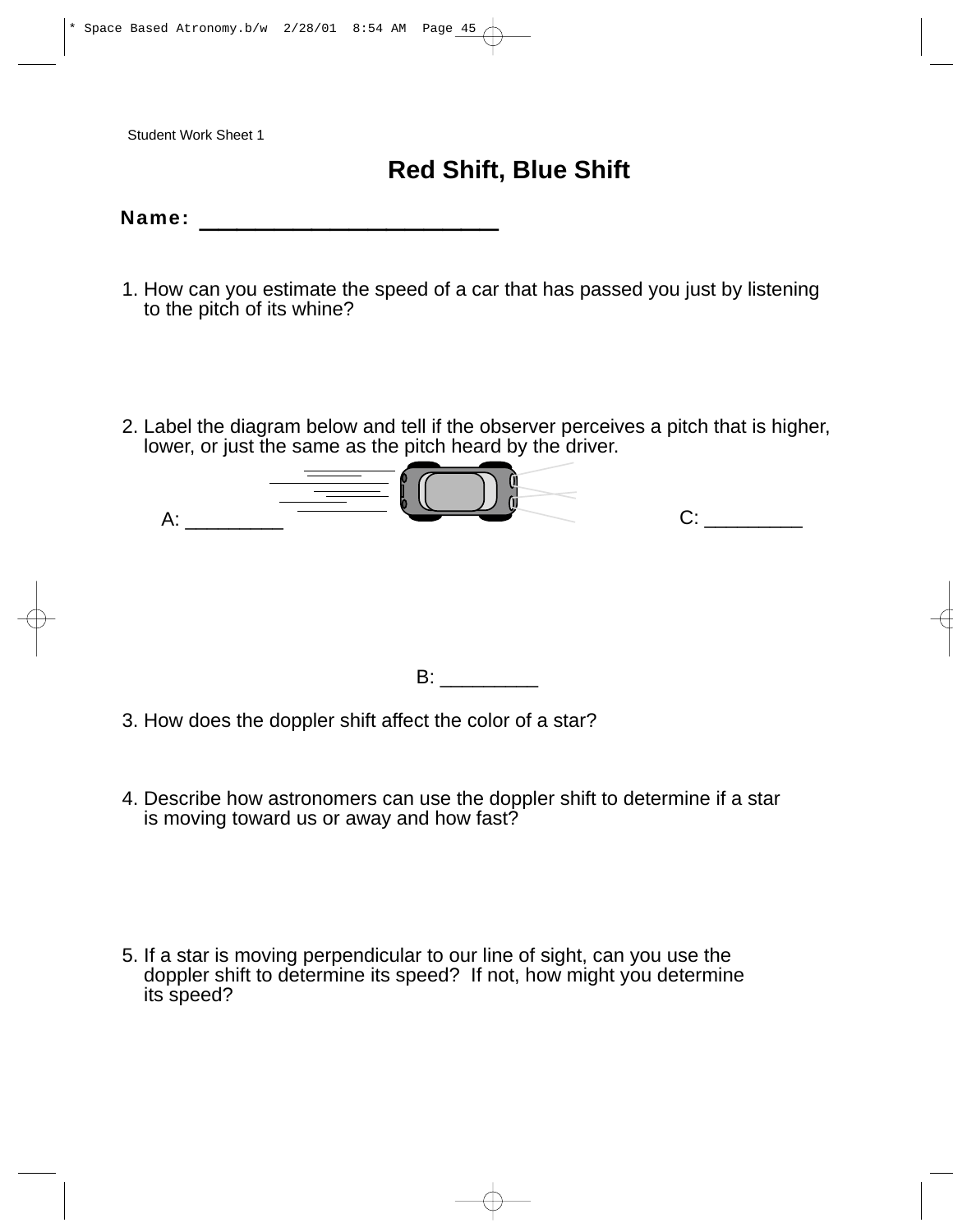## **Red Shift, Blue Shift**

## $Name:$

Use the equation below to determine the velocity of several stars whose spectra have shifted. Are the stars moving toward or away from us? Show your work on the back side of this page.

$$
V_r = \frac{\Delta \lambda \times C}{\lambda_o}
$$

- $V_r$  = radial velocity
- $C =$  speed of light (3x10<sup>5</sup> km/sec or 300,000 km/sec)
- $\Lambda\lambda$  = amount of shift in nanometers
	- $\lambda_0$  = unshifted wavelength in nanometers

**Star 1:** The spectrum has shifted from 600.0 to 600.2 nm

 $Velocity =$  km/sec

Moving toward or away from us?

**Star 2:** The spectrum has shifted from 575.3 to 574.8 nm

 $Velocity =$  km/sec

Moving toward or away from us?

**Star 3:** The spectrum has shifted from 501.6 to 502.3 nm

 $Velocity =$  km/sec

Moving toward or away from us? \_\_\_\_\_\_\_\_\_\_\_\_\_\_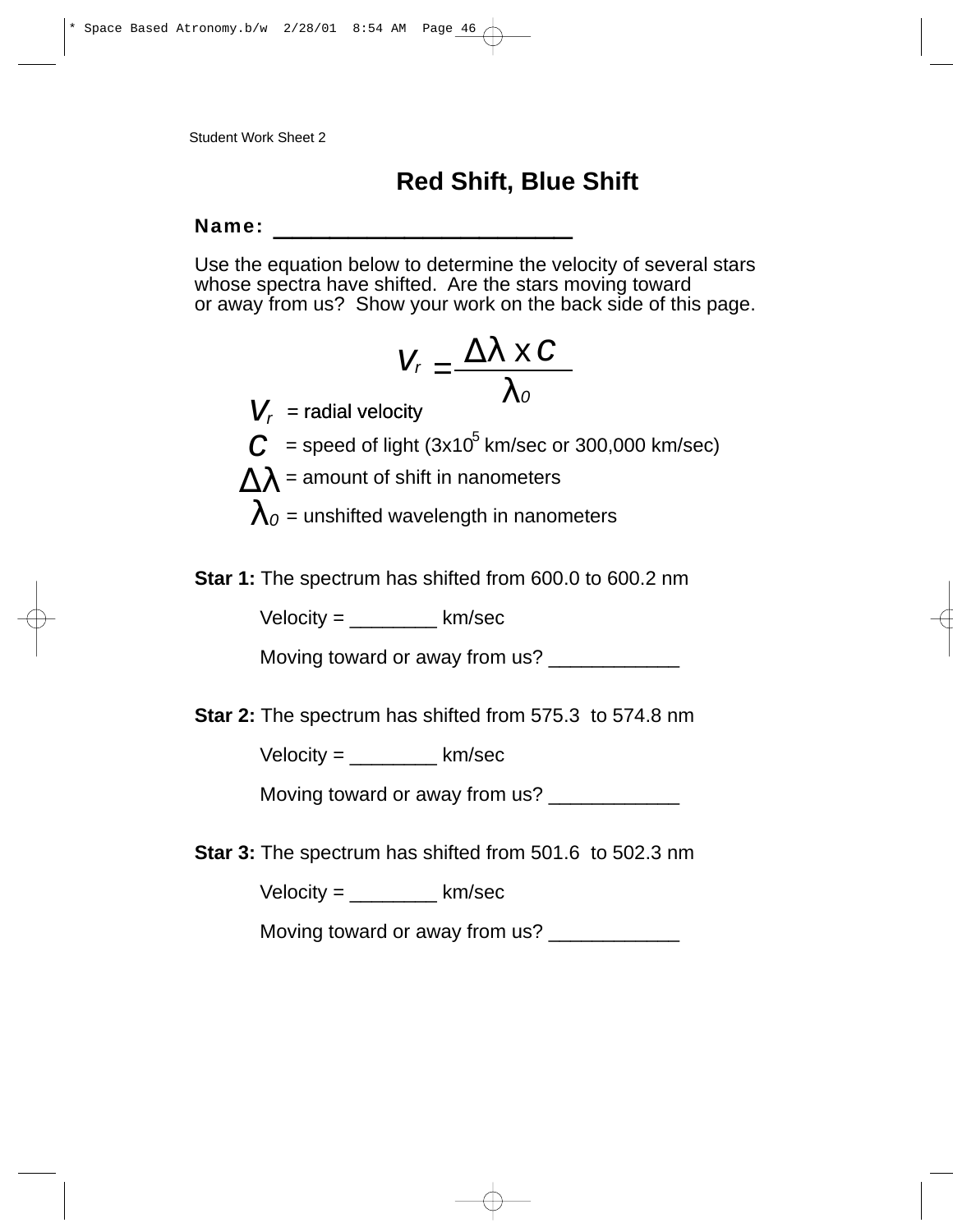## **ACTIVITY: Wavelength and Energy Description:**

Shaking a rope permits students to feel the relationship between wavelength, frequency, and energy.

## **Objective:**

To demonstrate the relationship between wave frequency and energy in the electromagnetic spectrum.

## **National Education Standards:**

**Mathematics** 

Measurement

Data analysis, statistics, & probability Science

Evidence, models, & explanation

Change, constancy, & measurement

Abilities necessary to do scientific inquiry

Motions & forces

Transfer of energy

Technology

Understand relationships & connections among technologies & other fields

## **Materials:**

Rope – 50-ft. length of cotton clothesline Tape measure Stopwatch or clock with second hand

## **Procedure:**

- 1. Select two students to hold the rope. Have each student stand in an aisle or in opposite corners of the classroom so that the rope is taut between them.
- 2. While one end of the rope is held still, have the other student shake the opposite end up and down at a moderate but steady rate.
- 3. Ask other students to observe the wave patterns created in the rope. Point out wave crests and troughs. Ask your students to measure the *wavelength* and *frequency* of waves reaching the other student. The wavelength is the distance from wave crest to wave crest (or wave trough to wave trough). The wavelength can be measured by having one student stand next to the rope where a wave crest is repeatedly formed and having a second student stand where the next crest is formed. Measure the distance between the students. Frequency is the number of waves reaching the far end of the rope each second. Frequency can be estimated by counting the number of times the student shakes the rope each second.
- 4. Tell the student shaking the rope to shake it faster. Again estimate the wavelength and frequency.
- 5. Tell the student shaking the rope to shake the rope as fast as he or she can. Again, estimate the wavelength and frequency.
- 6. Stop the demonstration and ask the student shaking the rope if it is easier to produce low frequency (long wavelength) or high frequency (short wavelength) waves.

## **Background:**

This activity provides a graphic demonstration of the relationship between energy and wavelength. The student shaking the rope will find that creating many waves each second takes much more energy than producing only a few waves per second. High-frequency waves (short wavelength) represent more energy than low-frequency (long wavelength) waves. Astronomers find the relationship between wavelengths, frequency, and energy very useful. Radio waves

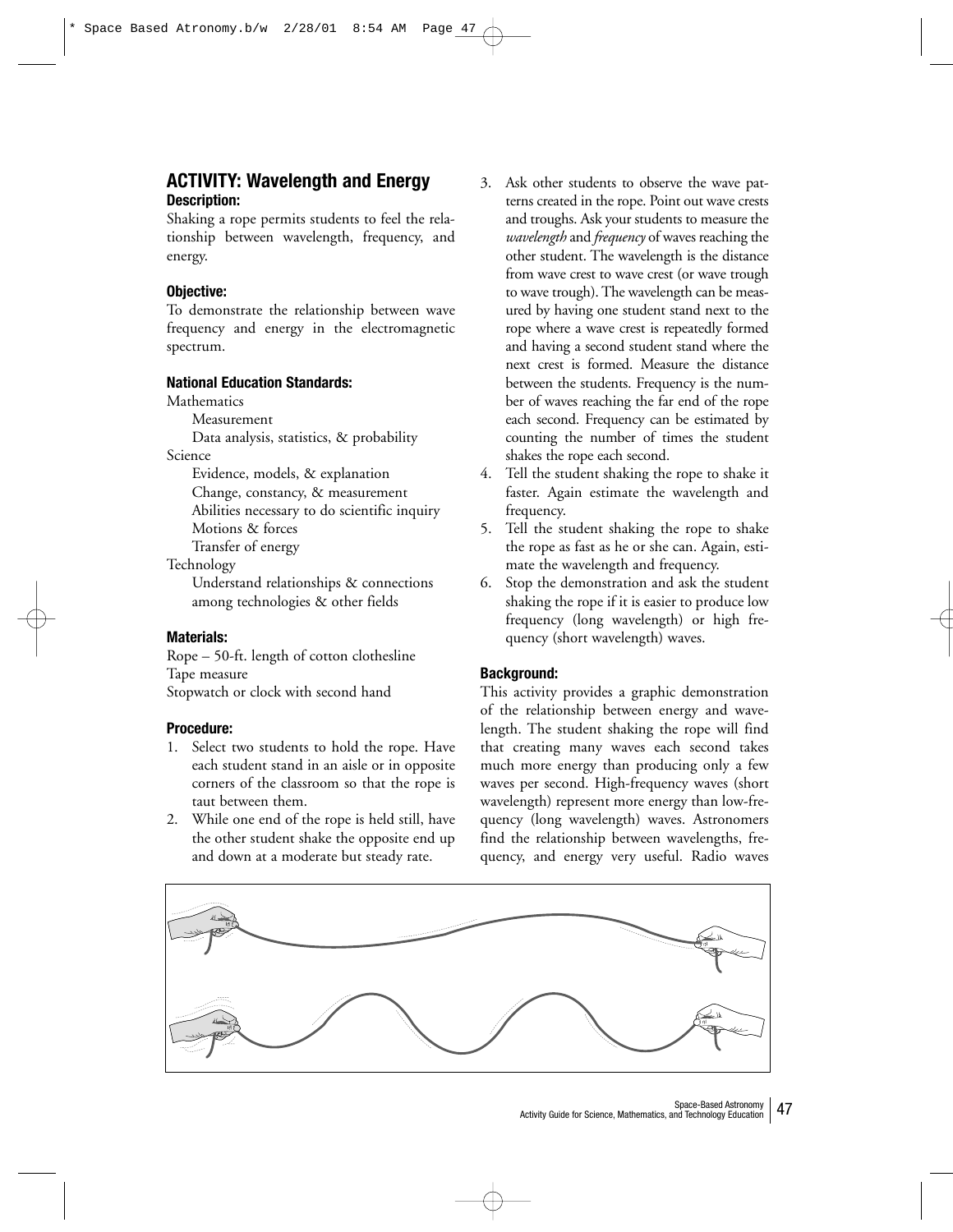$$
E = \frac{hc}{\lambda}
$$

 $E = hf$ 

 $\lambda$  is the wavelength in meters *f* is the frequency in hertz Planck's Constant =  $6.63 \times 10^{34}$  J · s.

from astronomical objects have very long wavelengths and low frequencies. The waves are generated by relatively quiet processes. Gamma rays, on the other end of the electromagnetic spectrum, have very short wavelengths and high frequencies and represent the most violent processes in space. The frequency of electromagnetic energy coming from an object tells astronomers much about how that object was created and what was happening at the time the energy was emitted into space.

### **Management and Tips:**

The quality of the demonstrations can be greatly enhanced by using a wave demonstration spring. These springs are available from school science supply catalogs for a few dollars. The springs are long coils and when stretched and agitated, produce excellent waves. The increased mass of the spring over the cotton clothesline enhances the wave motions. If a strobe light is available, the appearance of the wave motions can be enhanced by playing the light on the moving rope or spring and adjusting the strobe frequency. A Slinky® can also be used to demonstrate wave motion but it will work best if the Slinky® is placed on a long table and the spring is shaken from side to side.

Permit other students to shake the rope so they can feel, as well as see, the relationship between frequency, wavelength, and energy.

#### **Assessment:**

Make sure students understand the relationship between frequency and wavelength and the amount of energy required to produce the waves. Collect and compare the student sheets.

#### **Extensions:**

- Invite a hospital medical imaging specialist to talk to the class about the use of high-frequency electromagnetic waves in medical diagnosis.
- Make an overhead projector transparency of the spectrum chart on page 00. Ask the students to relate energy to the electromagnetic wavelengths depicted.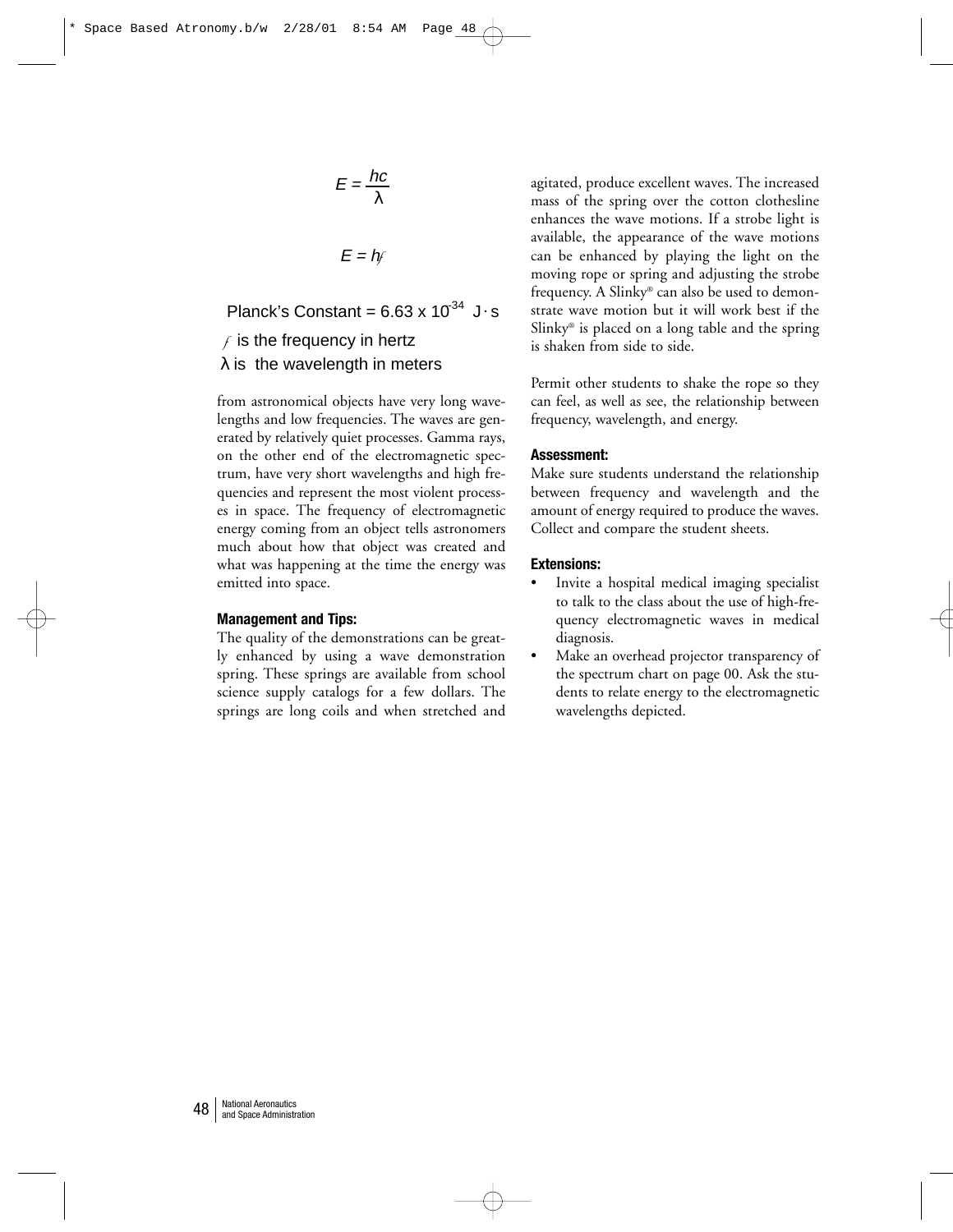## **ACTIVITY: Resonating Atmosphere Description:**

Students construct a paper and tape device that demonstrates the property of resonance.

## **Objective:**

To show how atoms and molecules of gas in Earth's atmosphere absorb electromagnetic energy through resonance.

## **National Education Standards:**

**Mathematics** 

Measurement

Science

Evidence, models, & explanation Change, constancy, & measurement Motion & forces Transfer of energy Structure of the Earth system

## **Materials:**

Used lightweight file folder Cardboard sheet about 20 by 30 cm Masking tape Scissors

## **Procedure:**

- 1. Cut two strips of paper from the file folder. Each strip should be 3 cm wide. Make one strip approximately 30 cm and the other 35 cm long.
- 2. Curl each strip into a cylinder and tape the ends together.
- 3. Tape the cylinders to the cardboard as shown in the diagram.
- 4. Holding the cardboard along one of its edges, slowly shake the rings back and forth. Observe the movements of the rings as you gradually increase the frequency (rate) of the shaking.

## **Background:**

All objects and materials have a natural frequency at which they vibrate. With some materials, the vibration is easily observed. Many students have discovered that a plastic ruler extended over the edge of a desk will vibrate when it is deflected and released. If the extension of the ruler over the desk edge is reduced, the frequency of the



vibration is increased. When students shake the cardboard and paper rings, the number of times it moves back and forth in a second is the frequency. At first, the movement of the rings will be erratic. However, by increasing or decreasing the frequency of the shaking, the students will eventually match the natural frequency of one of the rings. That ring will begin bouncing back and forth in time with the shaking. The movement of the other ring will continue to be erratic until its frequency is matched. When that happens, the first ring's movement will become erratic again. As the frequency of one of the rings is matched, it absorbs some of the energy the student is adding into the system through shaking. The absorption only occurs when the correct frequency is reached. This effect is called resonance. Resonance takes place when energy of the right frequency (or multiples of the right frequency) is added to an object causing it to vibrate.

When electromagnetic radiation enters Earth's atmosphere, certain wavelengths match the natural frequencies of atoms and molecules of various atmospheric gases such as nitrogen and ozone. When this happens, the energy in those wavelengths is absorbed by those atoms or molecules, intercepting this energy before it reaches Earth's surface. Wavelengths that do not match the natural frequencies of these atmospheric constituents pass through.

Resonance is important to astronomy for another reason. All starlight begins in the center of the star as a product of nuclear fusion. As the radiation emerges from the photosphere or surface of the star, some wavelengths of radiation may be missing. The missing components produce dark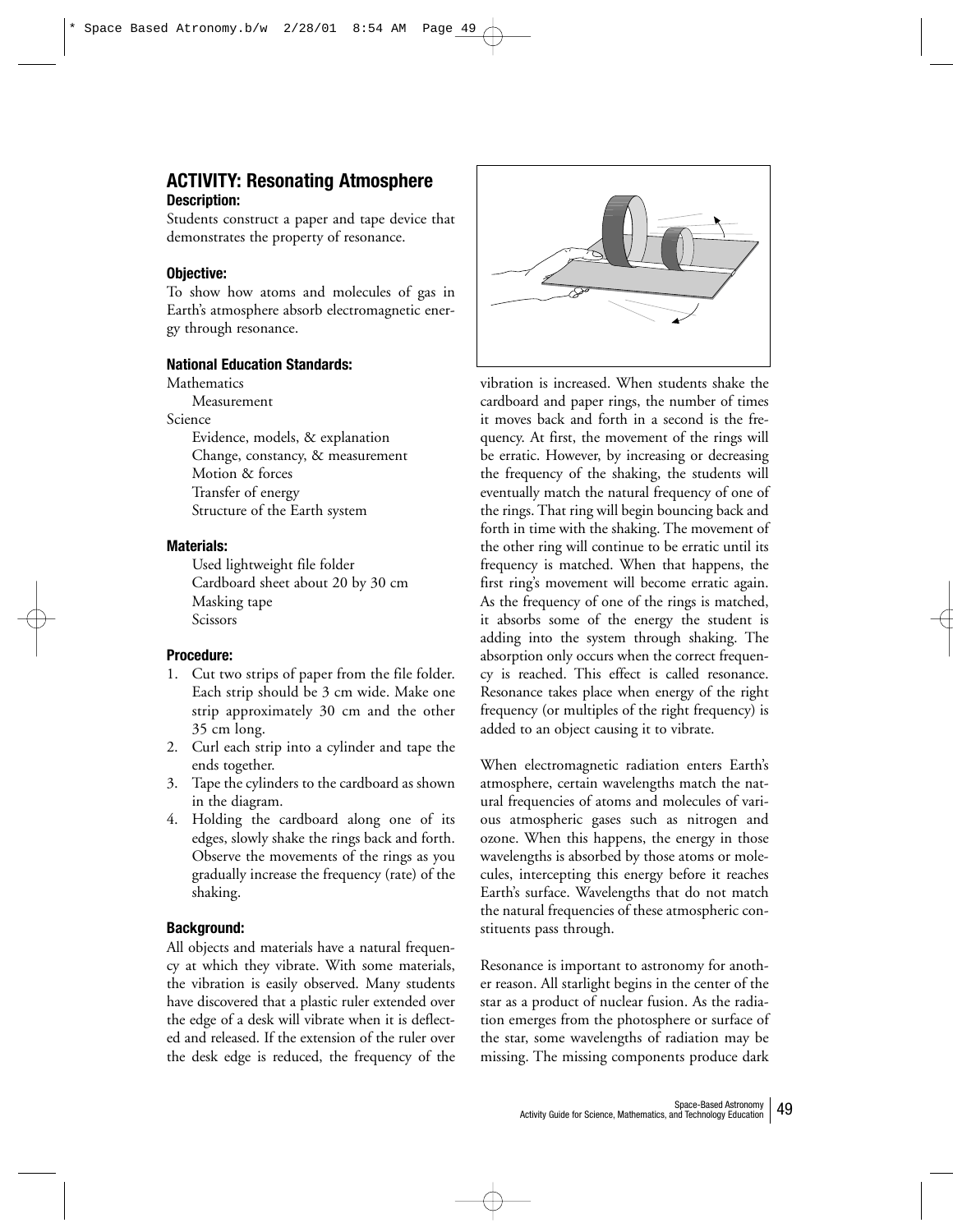lines, called *absorption lines,* in the star's spectra. The lines are created as the radiation passes through the outer gaseous layers of the star. Some of that radiation will be absorbed as various gas atoms present there resonate. Absorption lines tell what elements are present in the outer gaseous layers of the star.

## **Management and Tips:**

Students may experience a little difficulty in making the paper ring resonator work at first. The main thing is to be consistent in the shaking of the rings. Although they will be changing from low to high frequencies, after the changes are made, the frequencies should be held constant and vary significantly. Erratic shaking will produce erratic movement in the rings.

See the extensions below for other ways of demonstrating resonance.

## **Assessment:**

Ask students to explain the concept of resonance and how it applies to electromagnetic radiation coming to Earth from space.

## **Extensions:**

Resonance can be demonstrated in a number of ways. If you have sympathetic tuning forks (available from school science supply companies), arrange the bases so that they face each other. Strike one fork and the other fork, set to the same frequency, will begin vibrating as well. Touch the first fork to dampen its vibration and you will hear the

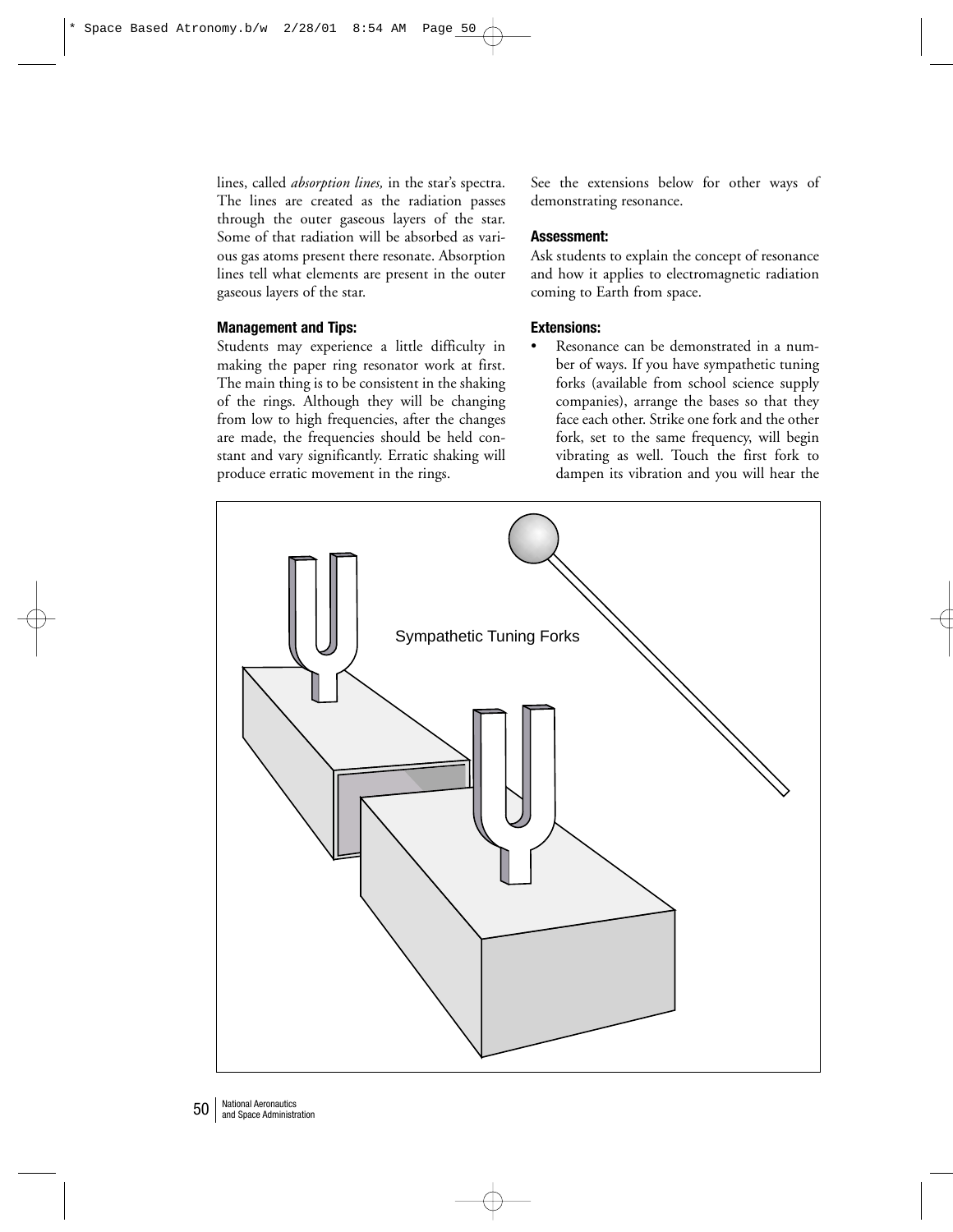

sound produced by the second fork even though you did not strike. The second fork will absorb energy from the first fork and begin vibrating as well.

- Construct a hacksaw blade resonator. Make a small handle of 1/4-inch plywood or 1/8 inch masonite. Tape two hacksaw blades to the handle as shown. Use a 10-inch and a 12-inch hacksaw blade. Add colored tape or paint the ends of the blades to make them more visible. Shake the handle from side to side. The handle should be held vertically so that the flat side of the blades is perpendicular to the movement. Like the paper ring device, the blades will begin moving when their natural frequencies are matched.
- Investigate the natural frequencies of various objects such as bells, wine goblets, and tuning forks.
- Why has the playing of the song "Louie, Louie" been banned at several college football stadiums? Why do marching soldiers crossing a bridge "break cadence?"
- What gas in Earth's upper atmosphere blocks ultraviolet radiation? Why is that important?